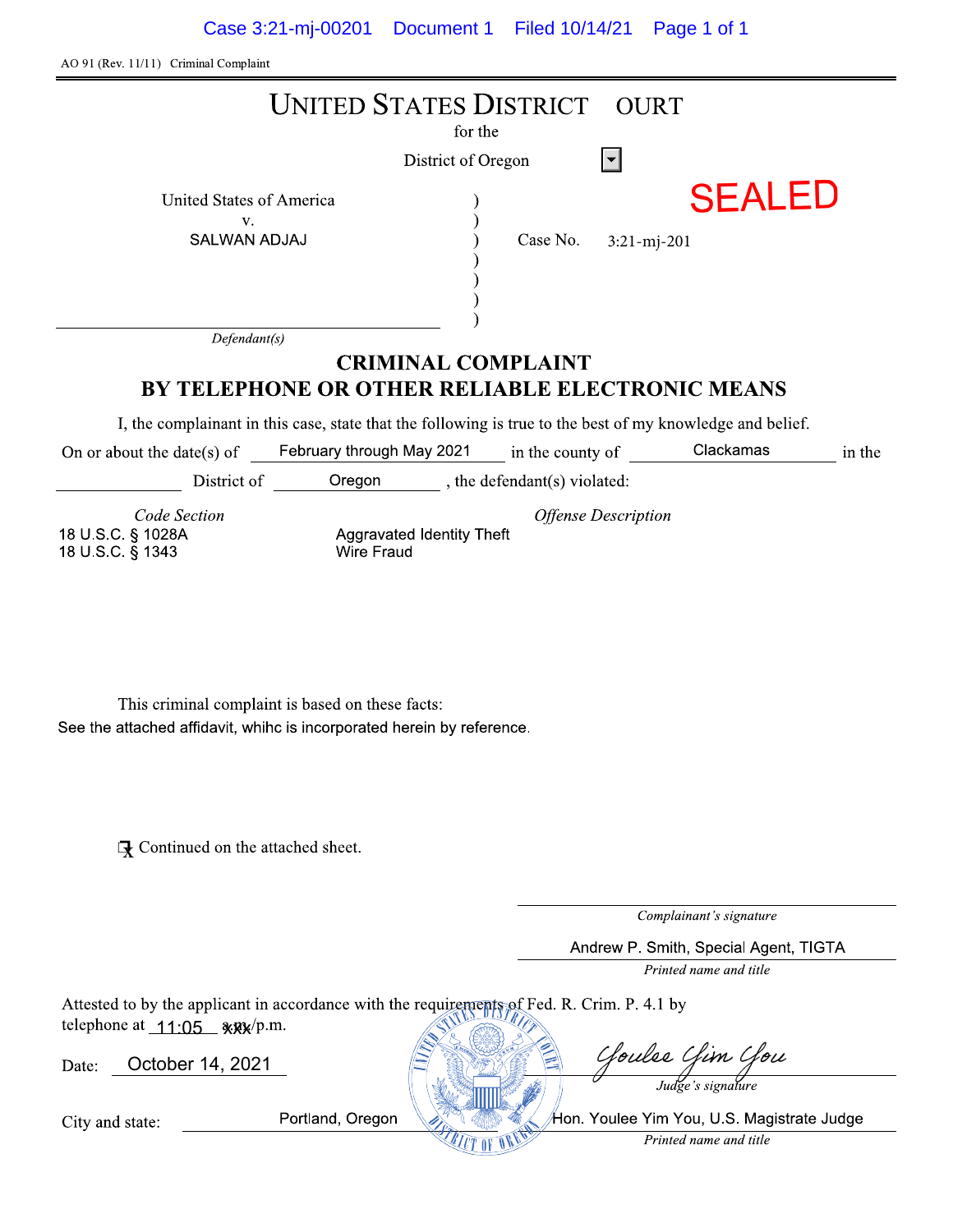3:21-mj-201

# **SEALED**

# DISTRICT OF OREGON, ss: AFFIDAVIT OF ANDREW P. SMITH

# **Affidavit in Support of a Criminal Complaint and Arrest Warrant**

I, Andrew P. Smith, being duly sworn, do hereby depose and state as follows:

### **Introduction and Agent Background**

1. I am a Special Agent of the Treasury Inspector General for Tax Administration ("TIGTA") and have been so employed since March 2020. I am currently assigned to the Seattle Group, Western Field Division, office in Portland, Oregon. I have received basic federal law enforcement training, including at the United States Army Criminal Investigation Division Special Agent Course, as well as other specialized federal law enforcement training. I have investigated violations of federal statutes, including wire fraud, bank fraud, mail fraud, identity theft, extortion, false personation, conspiracy, and theft of government and public money. I have been a sworn federal law enforcement officer during all times covered herein.

2. I submit this affidavit in support of a Criminal Complaint and arrest warrant for SALWAN ADJAJ ("ADJAJ"), a United States citizen, for wire fraud and aggravated identity theft in violation of Title 18, United States Code, sections 1343 and 1028A, respectively. As set forth below, there is probable cause to believe, and I do believe, that ADJAJ committed said offenses by submitting or causing to be submitted fraudulent applications for loans issued or guaranteed by the United States Small Business Administration ("SBA") from and in the District of Oregon between February 2021 and June 2021.

3. I also submit this affidavit in support of an application under Rule 41 of the Federal Rules of Criminal Procedure for a warrant to search the premises located at 31190 SW Isle Way, Lane West Linn, OR 97068 (hereinafter OR ADDRESS 1) and the person of SALWAN ADJAJ.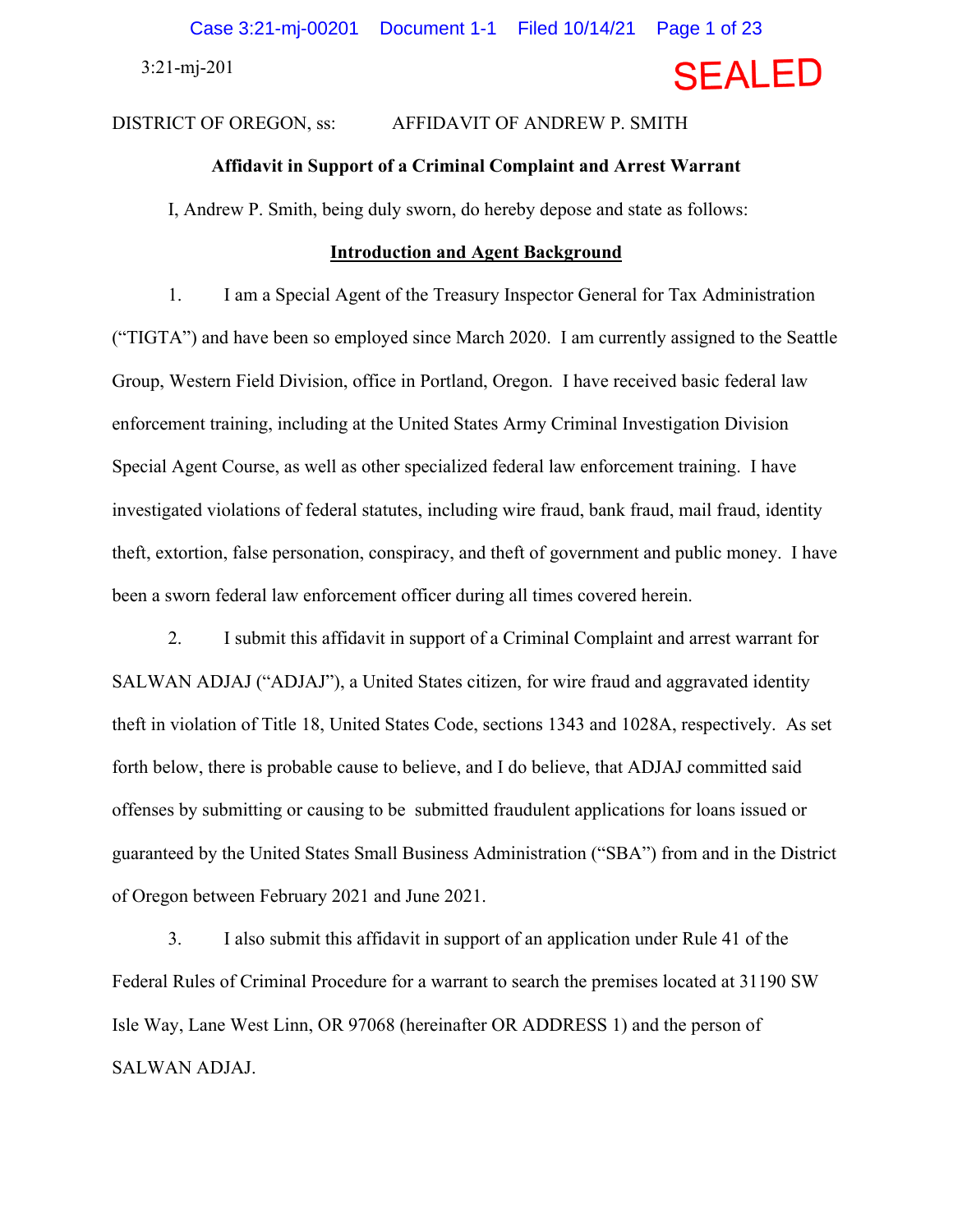## Case 3:21-mj-00201 Document 1-1 Filed 10/14/21 Page 2 of 23

4. The information set forth in this affidavit consists of information I have gathered and information relayed to me by other law enforcement personnel and civilian witnesses and by my own review and analysis of various official and financial records. The information in this affidavit is not intended to detail each and every fact and circumstance of the investigation or all information known to me or other participants in the investigation. Rather, this affidavit serves solely to establish that probable cause exists in support of the offenses charged in this complaint and to establish that there is probable cause to conclude that evidence and fruits of those offenses will be found at the Premises.

## **Applicable Law**

5. Title 18 U.S.C. § 1028A, specifies, in relevant part: "Whoever, during and in relation to any felony violation enumerated in subsection (c) [including violations of 18 U.S.C. § 1343], knowingly transfers, possesses, or uses, without lawful authority, a means of identification of another person shall, in addition to the punishment provided for such felony, be sentenced to a term of imprisonment of 2 years."

6. Title 18, U.S.C. § 1343, specifies, in relevant part: "Whoever, having devised or intending to devise any scheme or artifice to defraud, or for obtaining money or property by means of false or fraudulent pretenses, representations, or promises, transmits or causes to be transmitted by means of wire, radio, or television communication in interstate or foreign commerce, any writings, signs, signals, pictures, or sounds for the purpose of executing such scheme or artifice, shall be fined under this title or imprisoned not more than 20 years, or both."

**Page 2 – Affidavit of Andrew P. Smith USAO Version Rev. April 2018**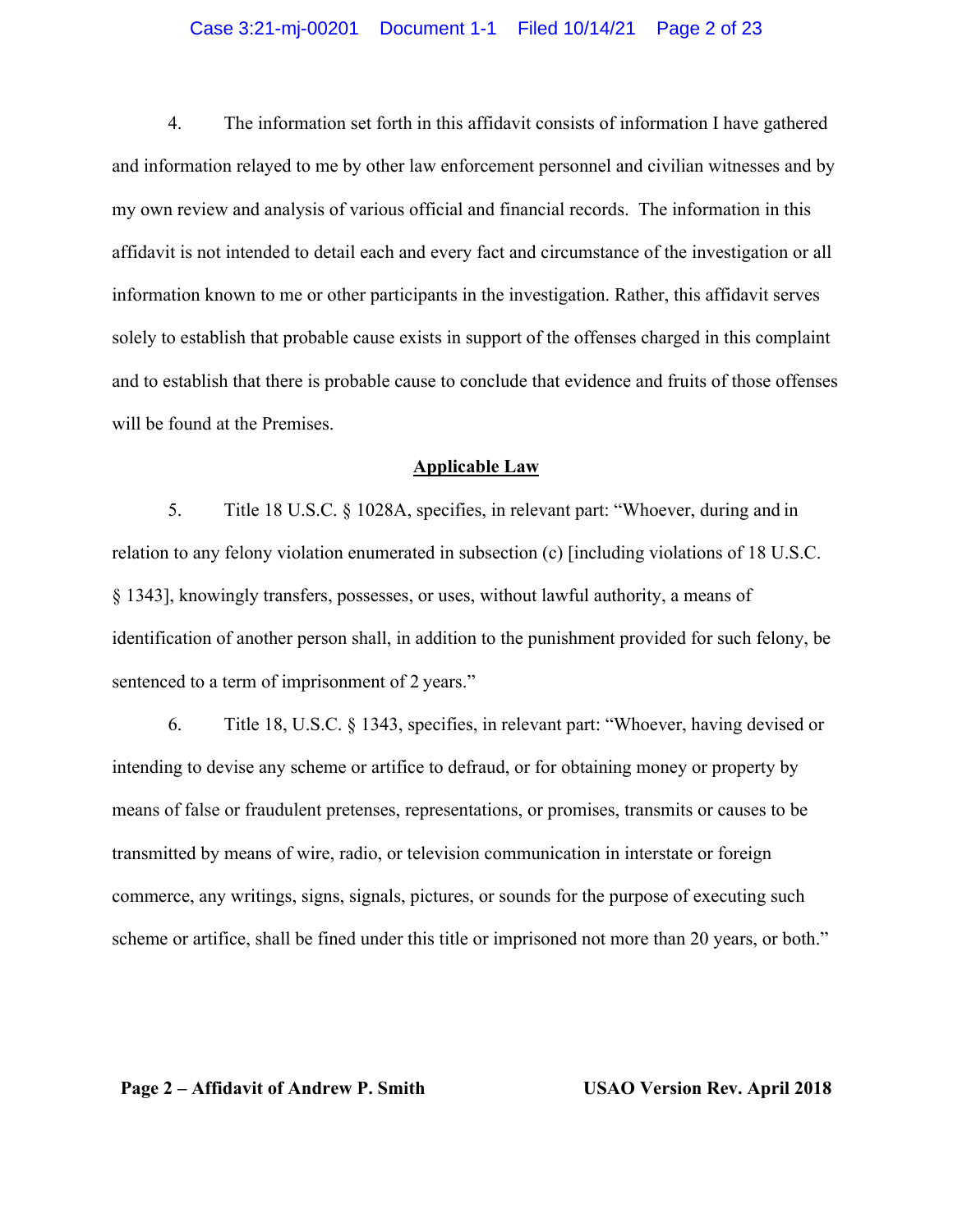# **Statement of Probable Cause**

# *The Economic Injury Disaster Program*

7. The Economic Injury Disaster Loan ("EIDL") program is an SBA program providing low-interest financing to small businesses, renters, and homeowners affected by declared disasters. The Coronavirus Aid, Relief, and Economic Security Act ("CARES Act") and Coronavirus Response and Relief Supplemental Appropriations Act ("CRRSAA") authorized the SBA to issue EIDLs (and advances of up to \$10,000) to small businesses adversely affected by the Coronavirus pandemic and associated mitigation measures. EIDLs are determined by the number of certified employees on the applicant's payroll and must be repaid. Advances do not have to be repaid.

8. To obtain an EIDL or EIDL advance, qualifying businesses must submit an application to the SBA and provide information about business operations, such as the number of employees, gross revenues for the 12-month period preceding the disaster, and cost of goods sold in the 12-month period preceding the disaster; in the case of EIDLs for COVID-19 relief, the relevant 12-month period is the year preceding January 31, 2020. The applicant must also certify all application information submitted is true and correct to the best of the applicant's knowledge.

9. EIDL applications are submitted electronically to the SBA through servers in Colorado and processed by the agency with support from Rapid Finance, a government contractor managing the EIDL program. The amount of an EIDL, if approved, is determined based, in part, on information provided by the applicant about employment, revenue, and cost of goods, as described above. Any funds disbursed as an EIDL or advance are issued directly by the SBA. EIDL funds can be used for payroll expenses, sick leave, production costs, and

## **Page 3 – Affidavit of Andrew P. Smith USAO Version Rev. April 2018**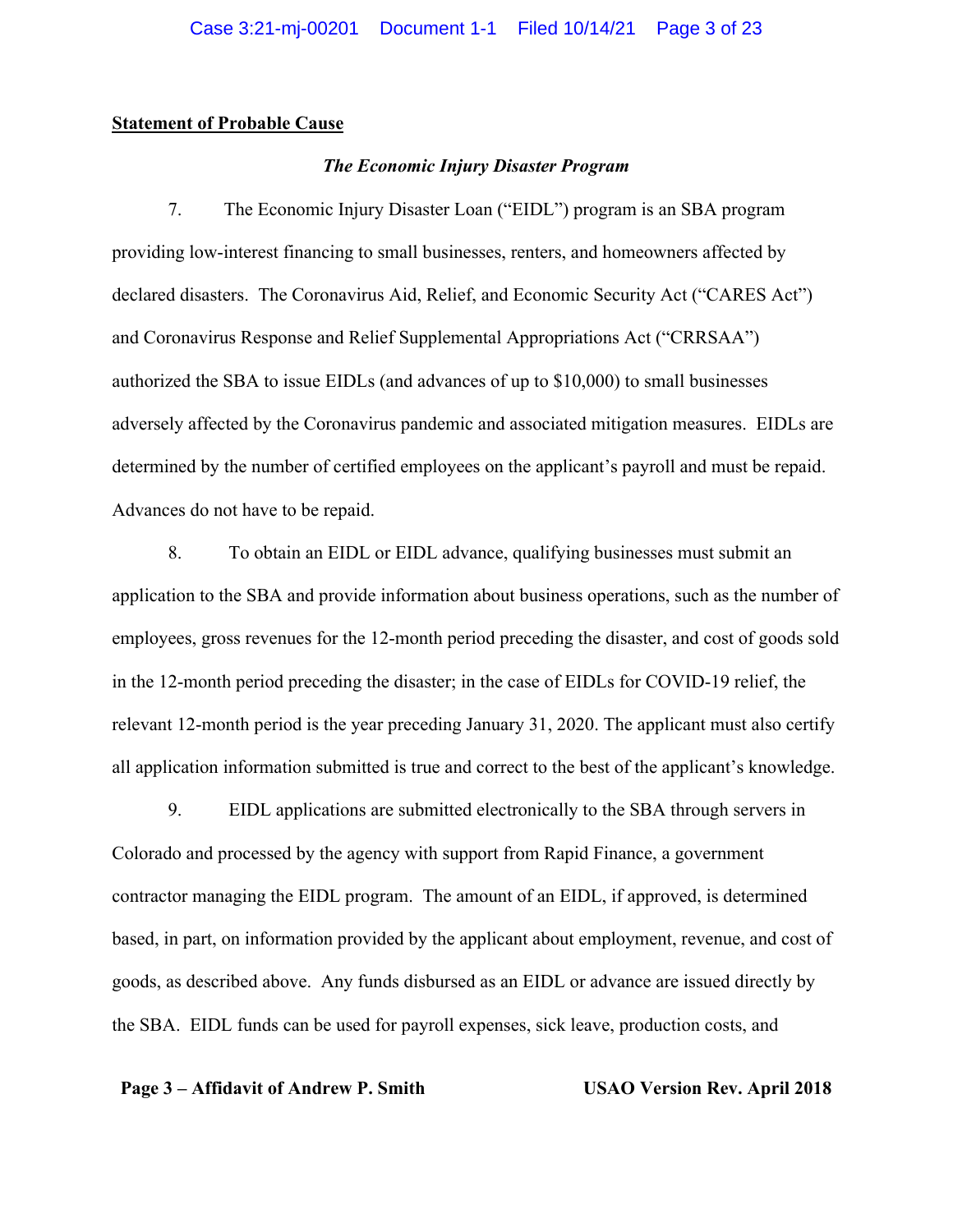## Case 3:21-mj-00201 Document 1-1 Filed 10/14/21 Page 4 of 23

business obligations, such as debts, rent, and mortgage payments. If the applicant also obtains a Paycheck Protection Program ("PPP") loan, the EIDL funds cannot be used for the same purpose as the PPP funds.

10. The SBA, Office of Inspector General (OIG), is supporting this investigation and has direct access to EIDL data, which may be used for the purpose of investigations relating to abuses of the EIDL Program and any resulting criminal, civil, or administrative proceedings.

# *The Restaurant Revitalization Fund*

11. On March 11, 2021, the President signed the American Rescue Plan Act ("ARPA"). Section 5003 of ARPA established the Restaurant Revitalization Fund ("RRF") and appropriated \$28.6 billion to the SBA for the purpose of making grants under that program. The SBA awards funding through the RRF to restaurants, bars, and similar businesses serving food or drink. The purpose of this funding is to provide support to eligible entities that suffered revenue losses as a result of the COVID-19 pandemic and related mitigation measures.

12. The RRF includes specific requirements to ensure equitable distribution to small business concerns owned by women, veterans, and socially and economically disadvantaged Applicants.

13. The RRF application is to be completed by applicants applying for funding under the RRF. The SBA collects the requested information to determine whether applicants are eligible for funding. Instructions and definitions are located at the end of each application.

**Page 4 – Affidavit of Andrew P. Smith USAO Version Rev. April 2018**  14. The SBA may provide funding of up to \$5,000,000 per location (not to exceed \$10,000,000 total for the Applicant and any affiliated businesses) for Applicants who meet certain conditions. The minimum award was set at \$1,000; therefore, applications for less than \$1,000 were not accepted. Awardees are not required to repay funds received under the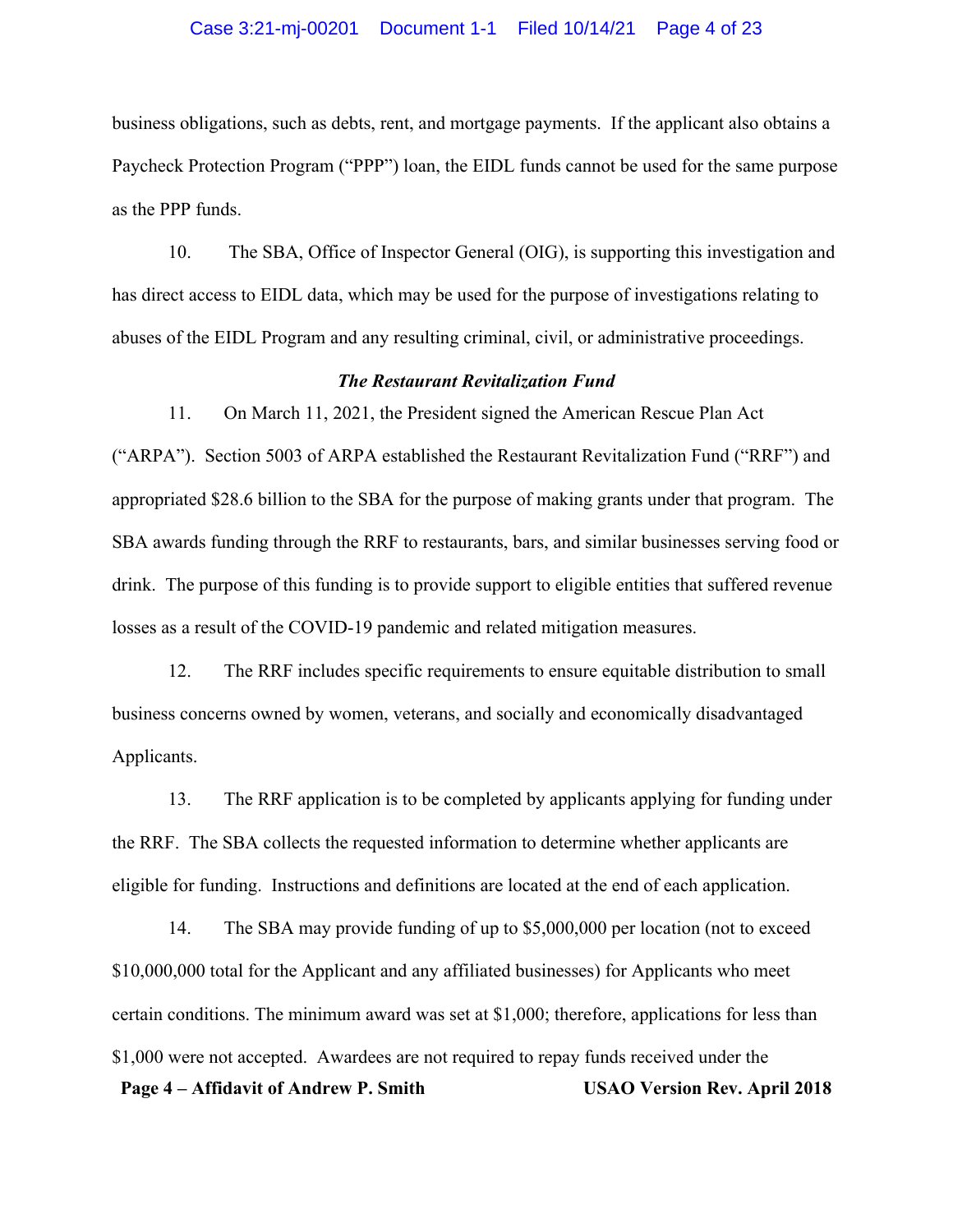## Case 3:21-mj-00201 Document 1-1 Filed 10/14/21 Page 5 of 23

Restaurant Revitalization Program unless funds are used for purposes that are not specifically authorized, are not used by March 11, 2023, or the recipient permanently closed before using all funds on authorized purposes.

15. The SBA Office of Inspector General (OIG) has direct access to RRF data, which may be used for the purpose of investigations relating to abuses of the RRF program and any resulting criminal, civil, or administrative proceedings.

# *ADJAJ's Attempts to Defraud the EIDL Program in March 2021*

16. SALWAN ADJAJ DMD PC ("SUBJECT BUSINESS 1") is an Oregon company. ADJAJ is the company's president.

17. Heart and Soil Farm ("SUBJECT BUSINESS 2") was assigned an EIN by the IRS on or about March 1, 2021. ADJAJ was the applicant for the EIN associated with SUBJECT BUSINESS 2 and was its general partner. It is located in Clackamas County, Oregon. The mailing address for SUBJECT BUSINESS 2 is OR ADDRESS 1.

18. Rose City ("SUBJECT BUSINESS 3") was assigned an EIN by the IRS on or about March 12, 2021. ADJAJ was the applicant for the EIN associated with SUBJECT BUSINESS 3 and was its general partner. SUBJECT BUSINESS 3 is located at 11689 NE Glisan Street, Portland, Oregon ("OR ADDRESS 2"). The mailing address for SUBJECT BUSINESS 3 is OR ADDRESS 1.

19. MARWAN ADJAJ ("SUBJECT BUSINESS 4") was assigned an EIN by the IRS in or around March 2021, and is located at 1521 SW Coast Avenue, Lincoln City, Oregon ("OR ADDRESS 3"). The mailing address for SUBJECT BUSINESS 4 is OR ADDRESS 1.

## **Page 5 – Affidavit of Andrew P. Smith USAO Version Rev. April 2018**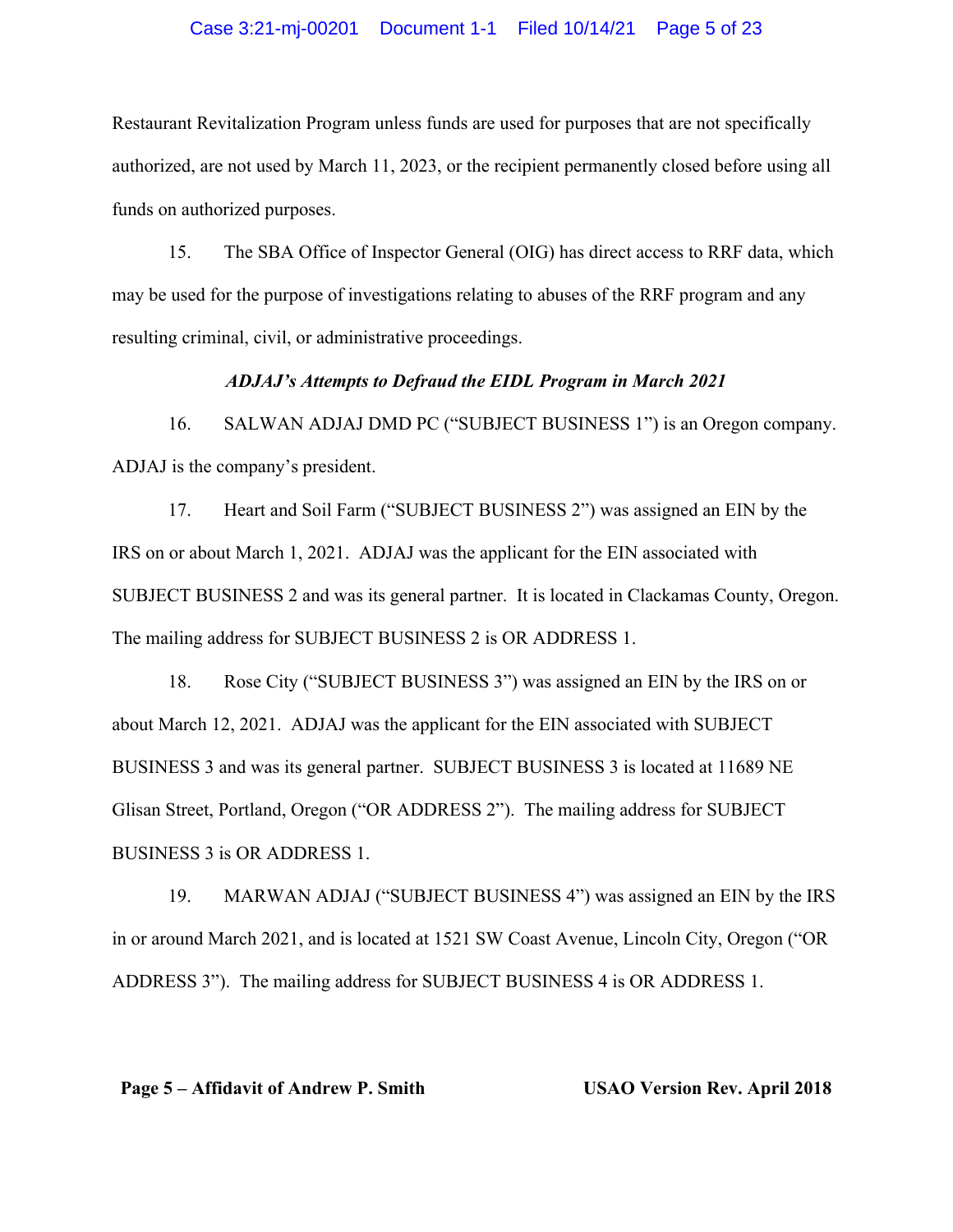20. MARWAN ADJAJ DMD PC ("SUBJECT BUSINESS 5") was assigned an EIN by the IRS on or about March 8, 2021. VICTIM 1, an actual person, was the purported applicant for the EIN associated with SUBJECT BUSINESS 5, which is located at 20015 SW Pacific Highway, Suite 220, Sherwood, Oregon ("OR ADDRESS 4"). The mailing address for SUBJECT BUSINESS 5 is OR ADDRESS 1.

21. TASHA HODGES ("SUBJECT BUSINESS 6") was assigned an EIN by the IRS on or about March 2, 2021. VICTIM 2, an actual person, was the purported applicant for the EIN associated with SUBJECT BUSINESS 6, which is located at OR ADDRESS 3. The mailing address for SUBJECT BUSINESS 6 is OR ADDRESS 1.

22. As described further below, evidence gathered in the investigation demonstrates that, in or around March 2021, ADJAJ submitted, or caused to be submitted, fraudulent loan applications to the SBA in order to obtain funds through the EIDL program. Among other things, ADJAJ knowingly provided false information concerning the business start dates, numbers of employees, and identities of the purported applicants and businesses owners.

23. Specifically, ADJAJ submitted, or caused to be submitted, the following fraudulent EIDL applications—among dozens of others—on behalf of the following subject businesses (collectively referred to as "the EIDL APPLICANTS"):

///

///

- ///
- ///
- ///

///

# Page 6 – Affidavit of Andrew P. Smith USAO Version Rev. April 2018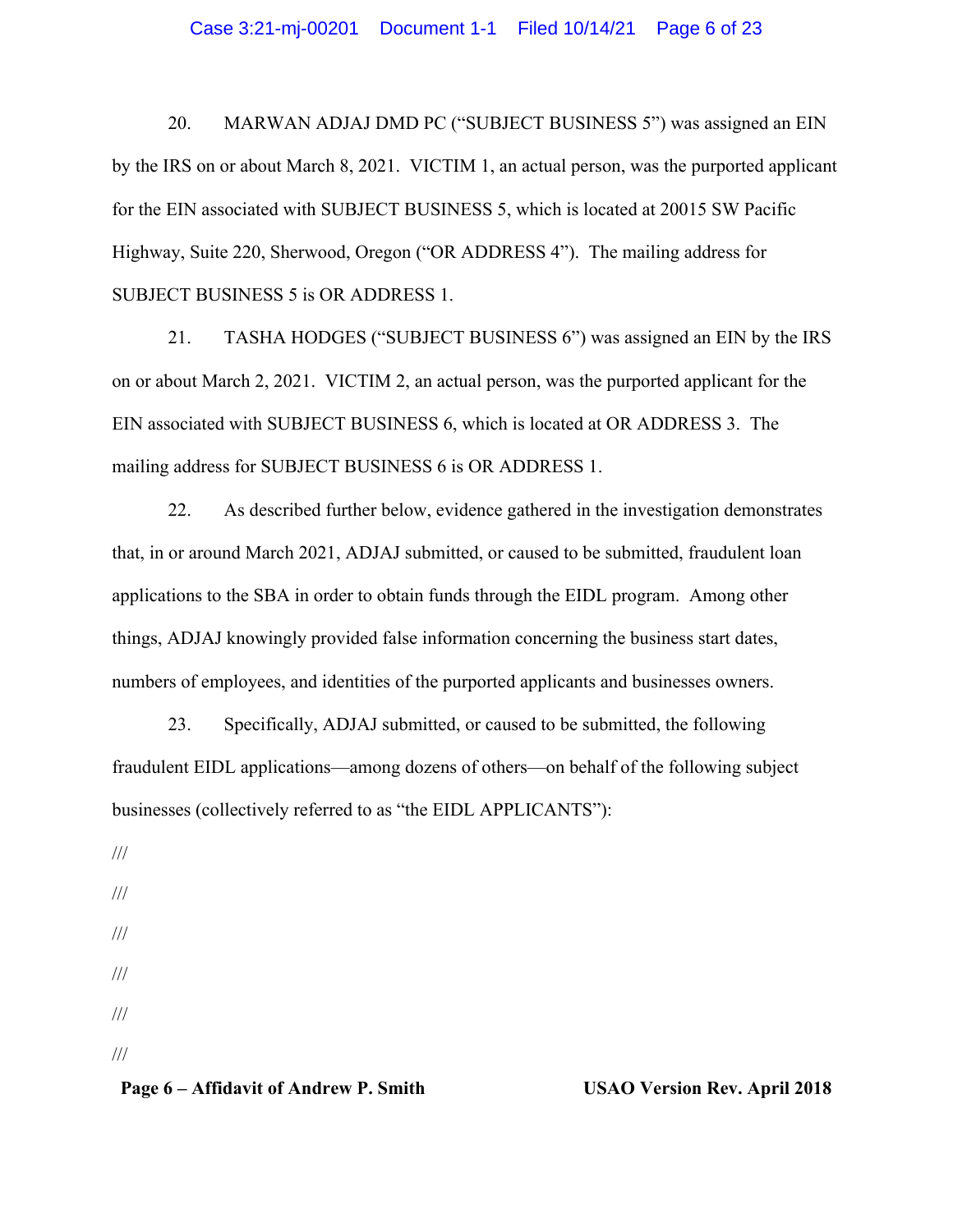| Applicant:                | <b>Application</b><br>Number: | Date of<br><b>Application:</b> | <b>Result:</b> |
|---------------------------|-------------------------------|--------------------------------|----------------|
| <b>SUBJECT BUSINESS 2</b> | 3317489290                    | 3/1/2021                       | Declined       |
| <b>SUBJECT BUSINESS 3</b> | 3317732948                    | 3/12/2021                      | Declined       |
| <b>SUBJECT BUSINESS 4</b> | 3317722534                    | 3/11/2021                      | Declined       |
| <b>SUBJECT BUSINESS 5</b> | 3317649278                    | 3/8/2021                       | Declined       |
| <b>SUBJECT BUSINESS 6</b> | 3317500559                    | 3/1/2021                       | Declined       |

# *Evidence of Fraud in the EIDL Applications*

24. A comparison of the representations in the above-listed EIDL applications with government records associated with the EIDL APPLICANTS revealed several apparent falsehoods in those applications.

- a. All of the EIDL APPLICANTS were purported to employ multiple people, but the IRS did not have any record of any of the EIDL APPLICANTS' ever having filed any annual or quarterly employment tax returns.
- b. All of the EIDL APPLICANTS purportedly started business operations before January 31, 2020, but IRS records reflected that the EINs for all of the EIDL APPLICANTS were assigned in or around March 2021. Additionally, despite the fact that all of the EIDL APPLICANTS were purportedly based in Oregon, only SUBJECT BUSINESS 4 had ever registered with Oregon's Secretary of State and that registration did not occur until March 2021.
- 25. All of the above-listed EIDL applications were also closely associated with ADJAJ, despite the fact that most of them were submitted in other persons' names.

# **Page 7 – Affidavit of Andrew P. Smith USAO Version Rev. April 2018**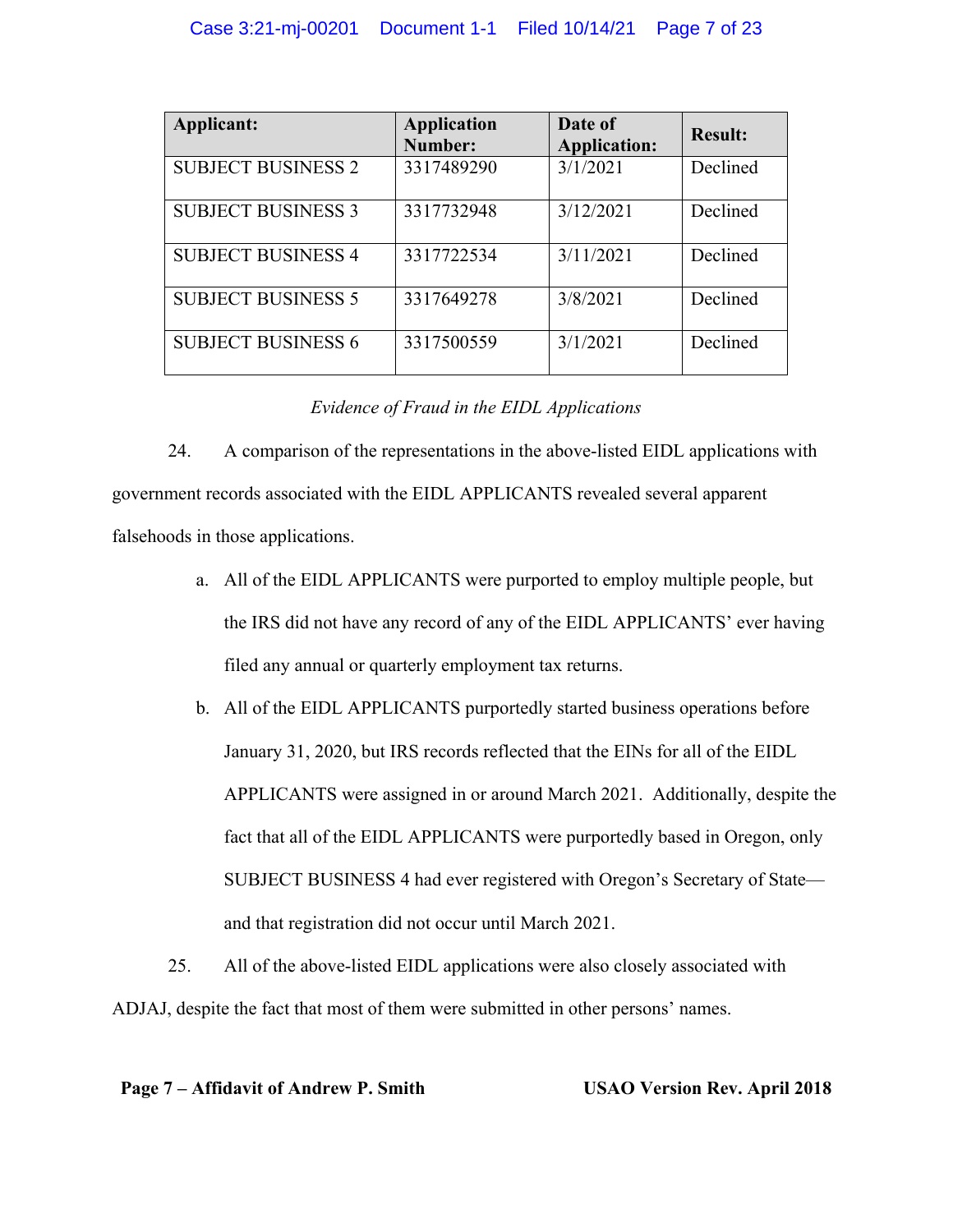- a. According to IRS records, all of the EIDL APPLICANTS used OR ADDRESS 1 as their mailing address, and that address is ADJAJ's personal residence.
- b. All of the EIDL APPLICANTS directed the proceeds of the requested EIDLS to a Bank of America account ending in 3034 ("SUBJECT ACCOUNT 1"). Bank of America's records indicate SUBJECT ACCOUNT 1 was owned and controlled by ADJAJ's own dental practice (SUBJECT BUSINESS 1) and ADJAJ.
- c. All of the EIDL APPLICANTS claimed the same telephone number: (503) 969- 8471 ("SUBJECT PHONE 1"). Numerous records identify SUBJECT PHONE 1 as belonging to ADJAJ.
- d. All of the above-listed EIDL applications were submitted from Internet Protocol (IP) address 71.237.252.127, associated with a physical location in Happy Valley, Oregon ("IP ADDRESS 1"). The associated Internet Service Provider's records from May 2021 (older records are unavailable) indicate that IP ADDRESS 1 was registered to ADJAJ's own dental practice (SUBJECT BUSINESS 1), with ADJAJ's personal residence (OR ADDRESS 1) as the listed billing address.

26. Based on the above-described apparent falsehoods and common use of ADJAJ's residential address, IP address, bank account, and telephone number in the applications submitted on behalf of the EIDL APPLICANTS, I believe ADJAJ submitted numerous false and fraudulent EIDL applications to SBA using interstate wires in violation of 18 U.S.C. § 1343. I also believe ADJAJ used identifying information, specifically the names, of at least two other actual persons without lawful authority in the submission of these fraudulent applications in violation of 18 U.S.C. § 1028A.

# **Page 8 – Affidavit of Andrew P. Smith USAO Version Rev. April 2018**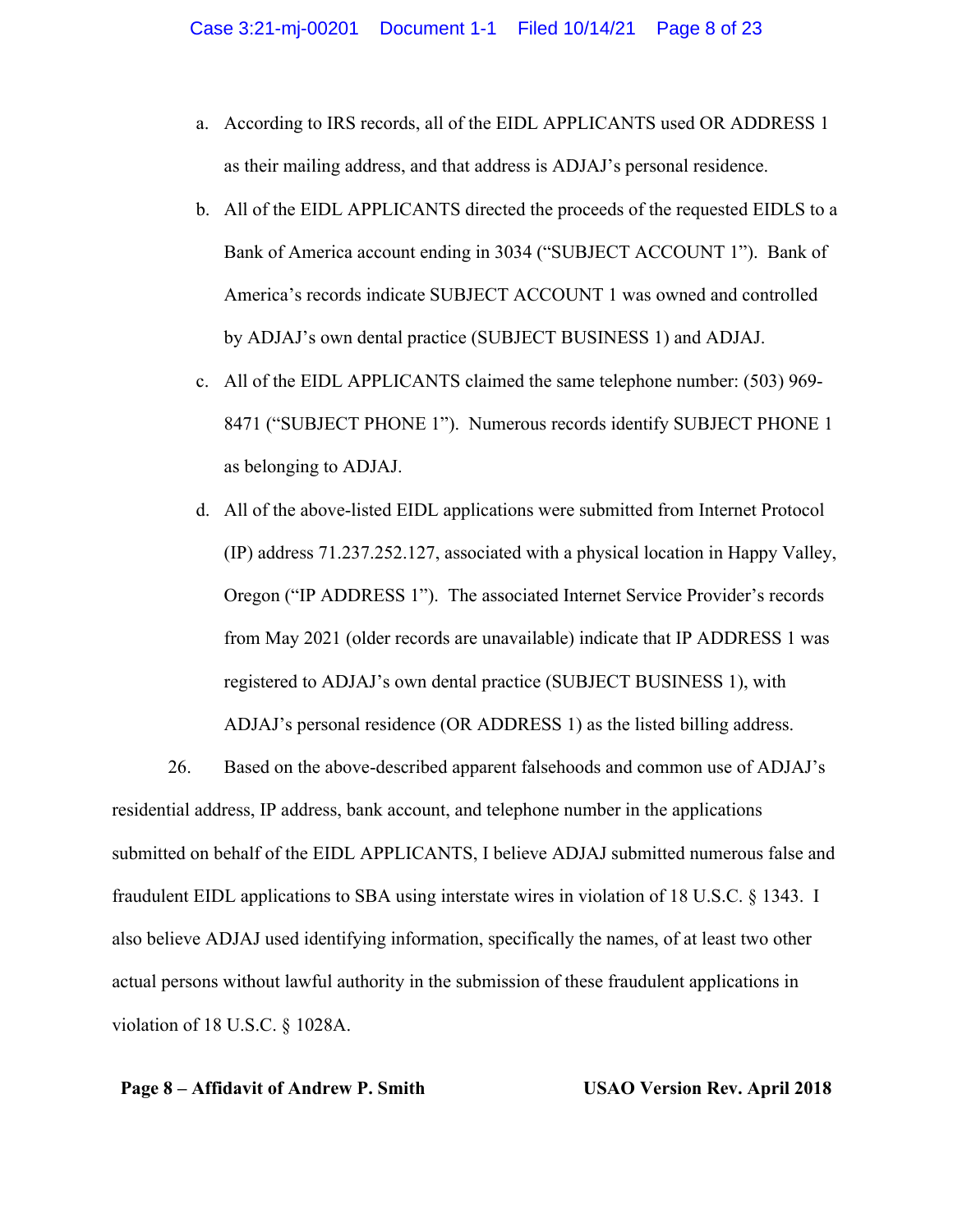*ADJAJ's Involvement in Defrauding the RRF Program* 

27. SBA records indicate the ADJAJ shifted his sights to the RRF program by May 2021 and met with substantially greater success.

28. HEATHER PERKINS ("SUBJECT BUSINESS 7") was assigned an EIN by the IRS in or around March 2021, and is located at 5618 New York Avenue, Sarasota, Florida ("FL ADDRESS 1"). The mailing address for SUBJECT BUSINESS 7 is OR ADDRESS 1.

29. DAYAMI MUNOZ ("SUBJECT BUSINESS 8") was assigned an EIN by the IRS on or around March 30, 2021. VICTIM 3, an actual person, was the purported applicant for the EIN associated with SUBJECT BUSINESS 8, which is located at 7355 NW 5th Street, Miami, Florida ("FL ADDRESS 2"). The mailing address for SUBJECT BUSINESS 8 is OR ADDRESS 1.

30. AMY WILLIAMS ("SUBJECT BUSINESS 9") was assigned an EIN by the IRS on April 8, 2021. VICTIM 4, an actual person, was the applicant for the EIN associated with SUBJECT BUSINESS 9, which is located at 208 Bellevue Avenue, Daytona Beach, Florida ("FL ADDRESS 3"). The mailing address for SUBJECT BUSINESS 9 is OR ADDRESS 1.

31. Government records and documentary evidence indicate there is probable cause to conclude that ADJAJ submitted or caused to be submitted the following fraudulent RRF loan applications (among others) on behalf of the following subject businesses (collectively "the RRF APPLICANTS"), generating nearly \$8 million in fraudulent proceeds:

///

- ///
- ///

# **Page 9 – Affidavit of Andrew P. Smith USAO Version Rev. April 2018**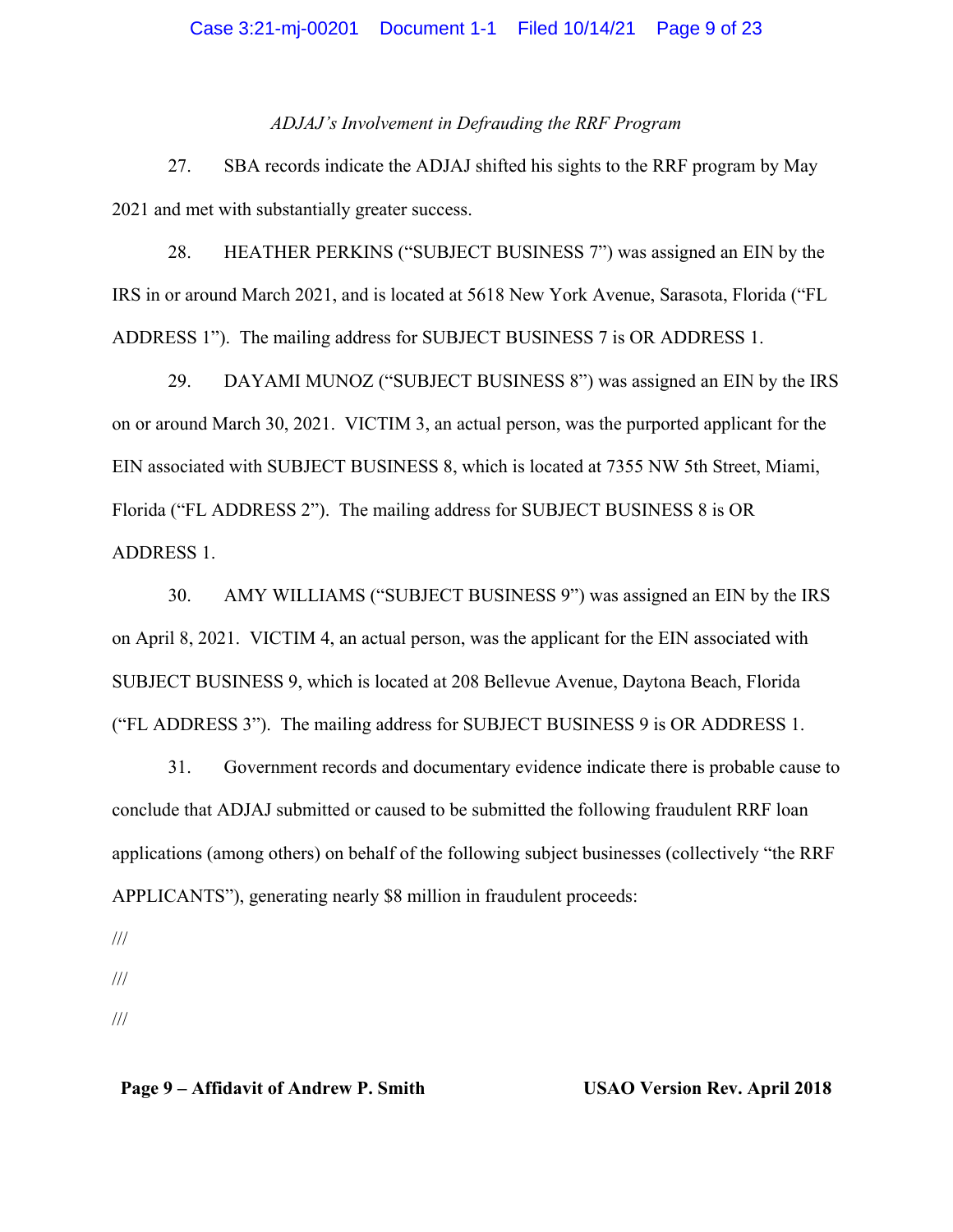| Applicant:                | <b>Application</b><br>Number: | Date of<br><b>Application:</b> | <b>Result:</b> | <b>Loan Amount:</b> |
|---------------------------|-------------------------------|--------------------------------|----------------|---------------------|
| <b>SUBJECT BUSINESS 7</b> | 30252146                      | 5/11/2021                      | Funded         | \$1,685,677.00      |
| <b>SUBJECT BUSINESS 8</b> | 30583304                      | 5/13/2021                      | Funded         | \$2,660,198.00      |
| <b>SUBJECT BUSINESS 9</b> | 30568340                      | 5/13/2021                      | Funded         | \$3,463,030.00      |

32. Each of the above-listed RRF applications was purportedly submitted by a different individual, all residents of Florida, but the evidence suggests they were actually submitted by ADJAJ without the knowledge or authorization of those individuals.

33. A comparison of the representations in the above-listed RRF loan applications with government records associated with the RRF APPLICANTS revealed several apparent falsehoods in those applications.

- a. All of the RRF APPLICANTS reported various gross revenues purportedly derived from their Tax Year 2019 and 2020 federal tax returns, but IRS records reflected that the only tax returns ever filed by the RRF APPLICANTS were their 2020 corporate tax returns. Consequently, all of the statements in the RRF loan applications about gross revenues reported on 2019 federal tax returns were false.
- b. All of the RRF APPLICANTS claimed that they first began making sales on July 1, 2006, but IRS records reveal that none of the RRF APPLICANTS was assigned an EIN before March 2021. Additionally, although all the RRF APPLICANTS were associated with Oregon and Florida addresses, none of the RRF APPLICANTS had ever registered with either the Oregon Secretary of State or the Florida Secretary of State.

**Page 10 – Affidavit of Andrew P. Smith USAO Version Rev. April 2018**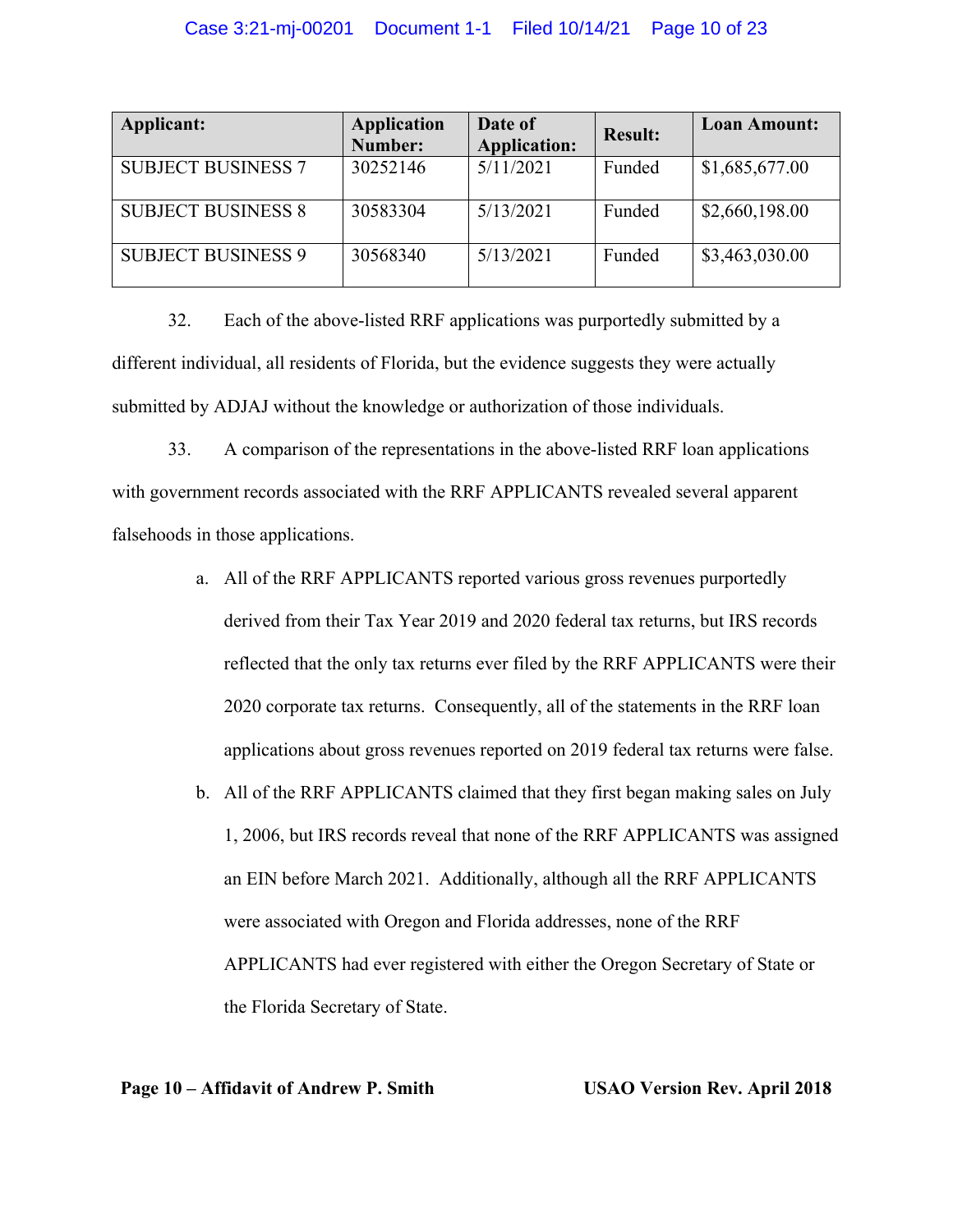## Case 3:21-mj-00201 Document 1-1 Filed 10/14/21 Page 11 of 23

34. Although all the above-listed RRF loan applications were purportedly submitted on behalf of the RRF APPLICANTS by other individuals, records reviewed during the course of the investigation tie ADJAJ to the applications.

- c. According to records from the IRS, AJAJ's personal residence (OR ADDRESS 1) was the listed mailing address for all the RRF APPLICANTS.
- d. The RRF loan application on behalf of SUBJECT BUSINESS 9 directed disbursement of the loan proceeds to a Wells Fargo account ending in 6801 ("SUBJECT ACCOUNT 2"). Wells Fargo bank records establish that SUBJECT ACCOUNT 2 was owned and controlled by ADJAJ's own dental practice (SUBJECT BUSINESS 1) and ADJAJ.
- e. The RRF loan application on behalf of SUBJECT BUSINESS 8 directed disbursement of the loan proceeds to a JP Morgan Chase account ending in 6295 ("SUBJECT ACCOUNT 3"). SBA records indicate that ADJAJ himself used SUBJECT ACCOUNT 3 in association with an EIDL application for his own dental practice (SUBJECT BUSINESS 1).
- f. All of the RRF APPLICANTS submitted their RRF loan applications from IP ADDRESS 1, which, as described above, is associated with ADJAJ's own dental practice and residential mailing address.

35. Based on the apparent falsehoods in the above-listed RRF loan applications and common use of ADJAJ's residential address, IP address, and bank accounts by the RRF APPLICANTS, I believe ADJAJ submitted numerous false and fraudulent RRF loan applications to SBA using interstate wires in violation of 18 U.S.C. § 1343. I also believe ADJAJ used

## **Page 11 – Affidavit of Andrew P. Smith USAO Version Rev. April 2018**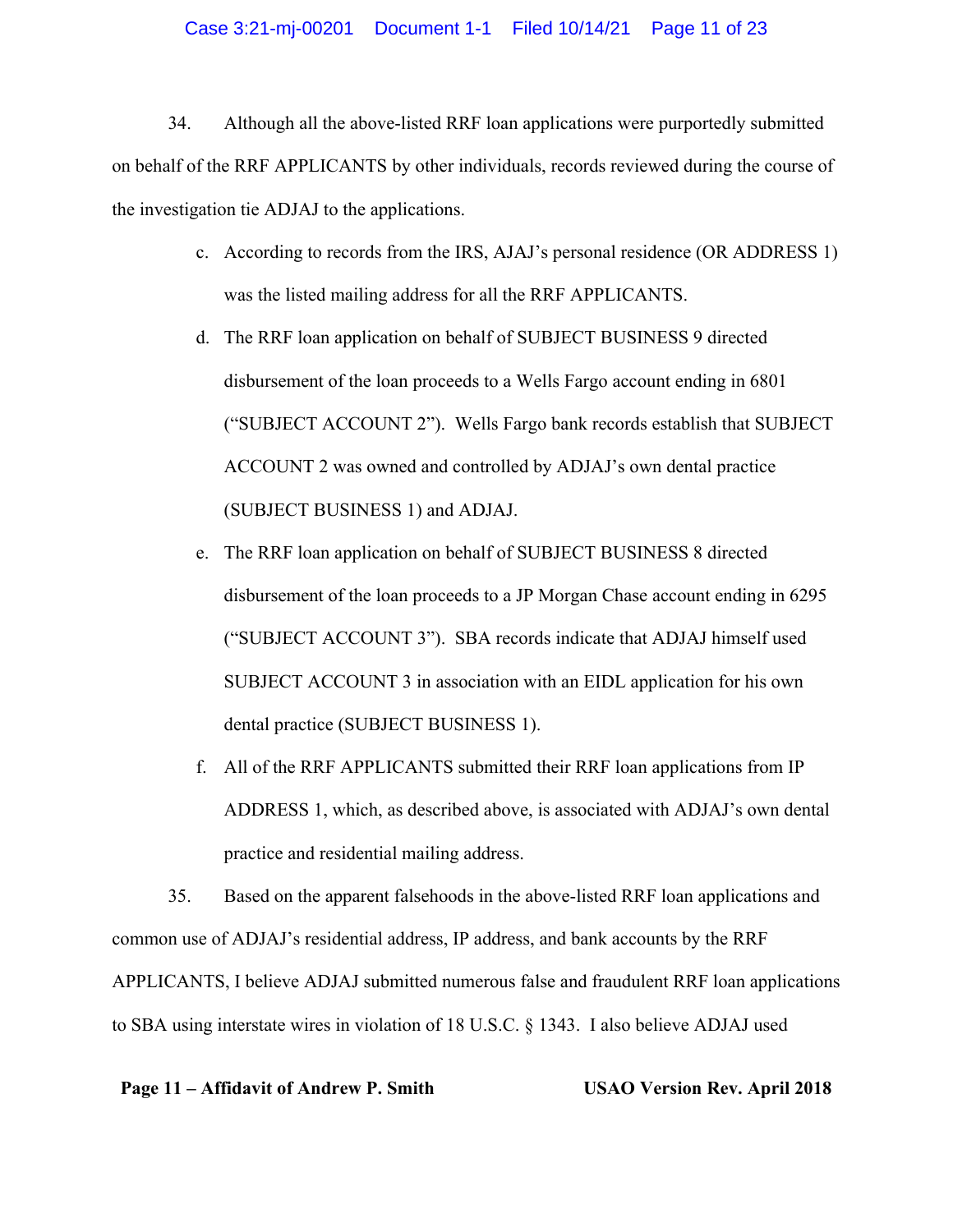## Case 3:21-mj-00201 Document 1-1 Filed 10/14/21 Page 12 of 23

identifying information, specifically the names, of at least three other actual persons without lawful authority in the submission of these fraudulent applications in violation of 18 U.S.C. § 1028A.

# *Search of Premises at OR ADDRESS 1*

36. This affidavit is also submitted in support of an application for a warrant to search the premises of OR ADDRESS 1 and the persons and vehicles on those premises. Based on the foregoing facts tying ADJAJ and his commission of wire fraud and aggravated identity theft offenses to that residential address, and based on the fact that, in my training and experience, individuals perpetrating document-intensive financial frauds and identity-theft schemes tend to keep evidence of those offenses and the disposition of the proceeds thereof on their persons, in their vehicles, and in their personal residences, I believe evidence, instrumentalities, and fruits of the above-described offenses will be found at OR ADDRESS 1.

37. As described above and in Attachment B, this application seeks permission to search for certain documents and records that might be found on the premises of OR ADDRESS 1. Some anticipated forms of that evidence include, but are not limited to, personally identifiable information of other individuals in the form of driver's licenses, social security number cards, bank and financial statements, ATM cards, bank cards, gift cards, ATM receipts, cash, mailbox keys, electronic devices, and other digital devices, including digital currency wallets.

#### *Search Process for Digital Devices*

38. Evidence and fruits of the above-described offenses will likely be found in data stored on computer hard drives or other storage media and on other digital devices, including cell phones (hereinafter collectively referred to as digital devices), because the fraudulent loan

## **Page 12 – Affidavit of Andrew P. Smith USAO Version Rev. April 2018**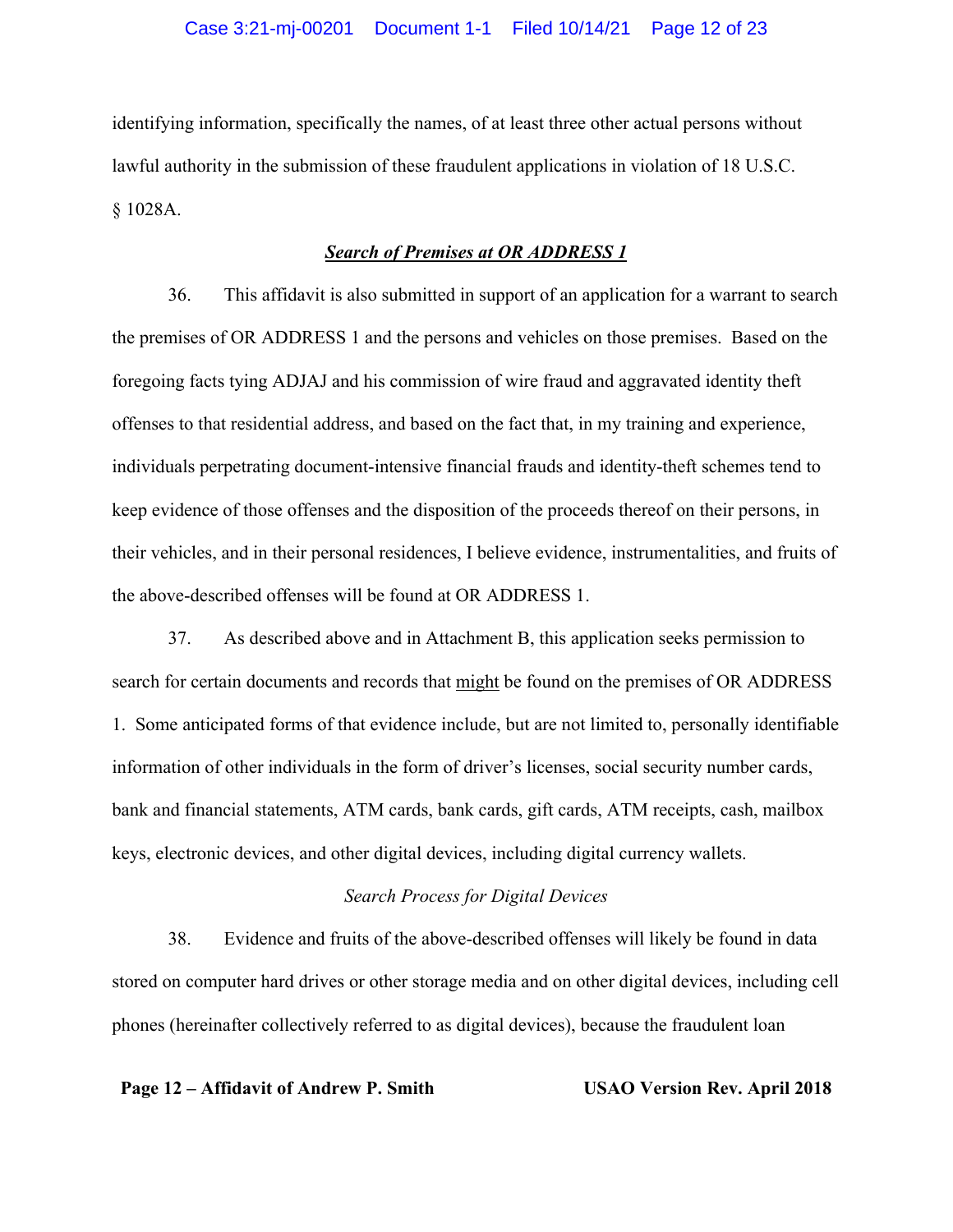# Case 3:21-mj-00201 Document 1-1 Filed 10/14/21 Page 13 of 23

applications at issue were submitted electronically from IP ADDRESS 1, which is associated with OR ADDRESS 1. Thus, the warrant applied for would authorize the seizure and search of digital devices or the copying of electronically stored information under Rule  $41(e)(2)(B)$ .

a. Computer files or remnants of such files can be recovered months or even years after they have been downloaded onto a digital device, deleted, or viewed via the Internet. Electronic files downloaded to a digital device can be stored for years at little or no cost. Even when files have been deleted, they can be recovered months or years later using forensic tools. When a person "deletes" a file on a digital device, the data contained in the file does not actually disappear; rather, that data remains on the digital device until it is overwritten by new data. Therefore, deleted files or remnants of deleted files, may reside in free space or slack space—that is, in space on the digital device that is not currently being used by an active file—for long periods of time before they are overwritten. In addition, a digital device's operating system may also keep a record of deleted data in a "swap" or "recovery" file.

b. Wholly apart from user-generated files, digital devices—in particular, internal hard drives—contain electronic evidence of how a digital device has been used, what it has been used for, and who has used it. To give a few examples, this forensic evidence can take the form of operating system configurations, artifacts from operating system or application operation, file system data structures, and virtual memory "swap" or paging files. Digital device users typically do not erase or delete this evidence, because special software is typically required for that task. However, it is technically possible to delete this information.

## **Page 13 – Affidavit of Andrew P. Smith USAO Version Rev. April 2018**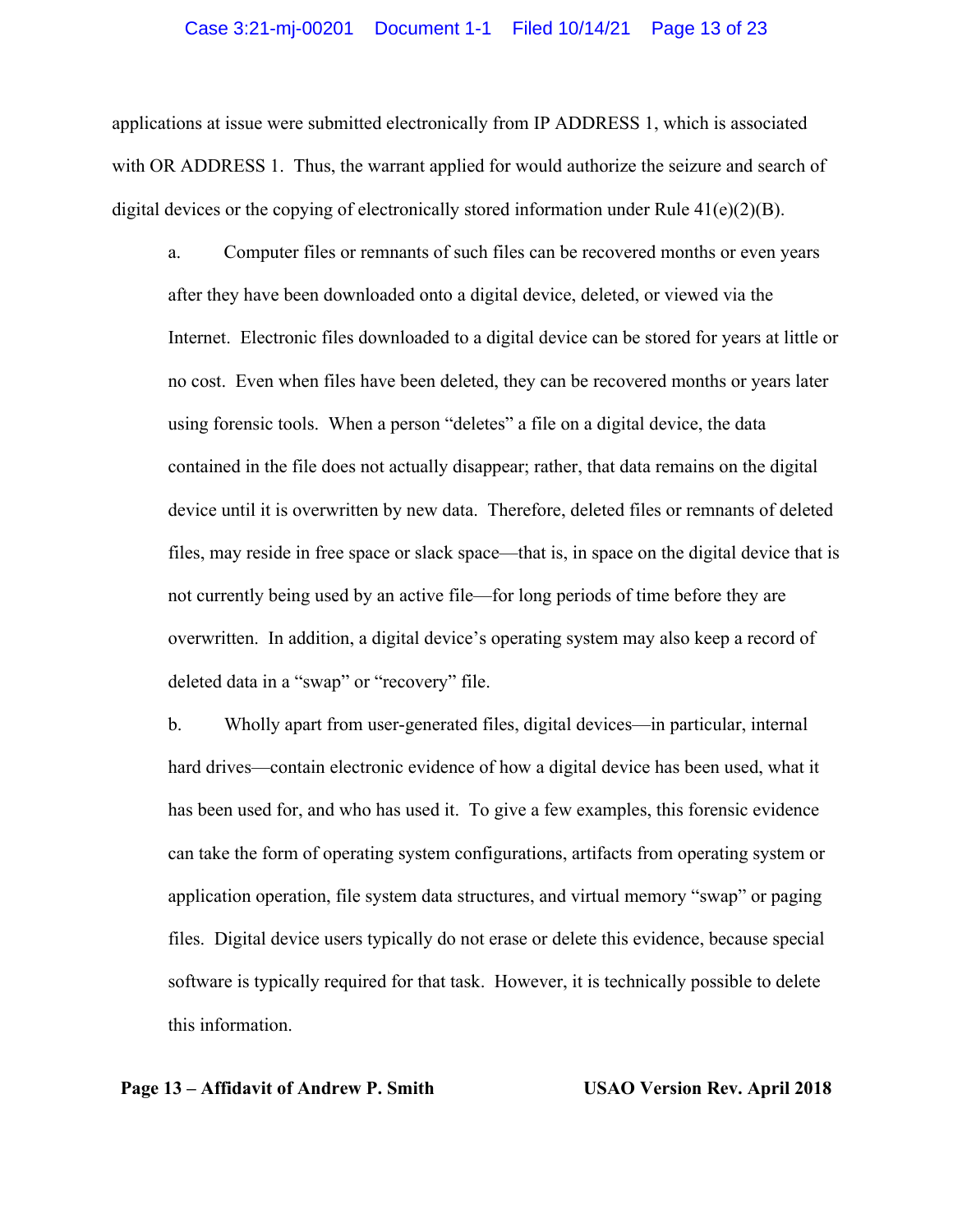# Case 3:21-mj-00201 Document 1-1 Filed 10/14/21 Page 14 of 23

c. Similarly, files that have been viewed via the Internet are sometimes automatically downloaded into a temporary Internet directory or "cache."

d. Based on actual inspection of other evidence related to this investigation, banking information, reports prepared by the investigative team, and records obtained from the SBA, I am aware that digital devices were used to generate, store, and print documents used in the wire fraud and bank fraud scheme. Thus, there is reason to believe that there is a digital device currently located on the OR ADDRESS 1.

39. As further described in Attachment B, this application seeks permission to locate not only computer files that might serve as direct evidence of the crimes described on the warrant but also for forensic electronic evidence that establishes how digital devices were used, the purpose of their use, who used them, and when. There is probable cause to believe that this forensic electronic evidence will be on any digital device in the OR ADDRESS 1, because, based on my knowledge, training, and experience, I know:

a. Data on the digital device can provide evidence of a file that was once on the digital device but has since been deleted or edited, or of a deleted portion of a file (such as a paragraph that has been deleted from a word processing file). Virtual memory paging systems can leave traces of information on the storage medium that show what tasks and processes were recently active. Web browsers, email programs, and chat programs store configuration information on the digital device that can reveal information such as online nicknames and passwords. Operating systems can record additional information, such as the attachment of peripherals, the attachment of USB flash storage devices or other external storage media, and the times the digital device was

## **Page 14 – Affidavit of Andrew P. Smith USAO Version Rev. April 2018**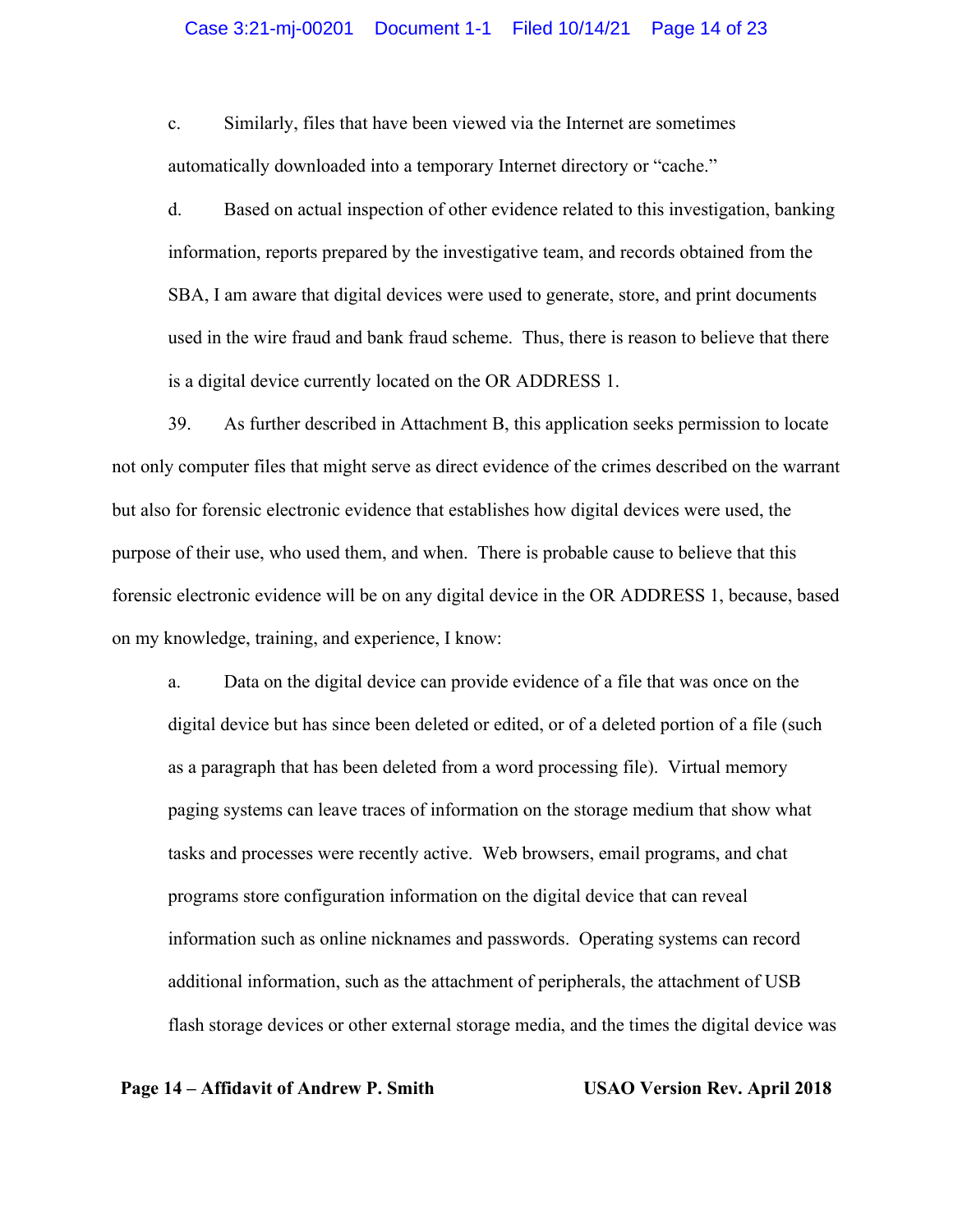# Case 3:21-mj-00201 Document 1-1 Filed 10/14/21 Page 15 of 23

in use. Computer file systems can record information about the dates files were created and the sequence in which they were created.

b. Forensic evidence on a digital device can also indicate who has used or controlled it. This "user attribution" evidence is analogous to the search for "indicia of occupancy" while executing a search warrant at a residence. For example, registry information, configuration files, user profiles, email, email address books, "chat," instant messaging logs, photographs, the presence or absence of malware, and correspondence (and the data associated with the foregoing, such as file creation and last-accessed dates) may be evidence of who used or controlled the digital device at a relevant time. Further, forensic evidence on a digital device can show how and when it was accessed or used. Such "timeline" information allows the forensic analyst and investigators to understand the chronological context of access to the digital device, its use, and events relating to the offense under investigation. This "timeline" information may tend to either inculpate or exculpate the user of the digital device. Last, forensic evidence on a digital device may provide relevant insight into the user's state of mind as it relates to the offense under investigation. For example, information on a digital device may indicate the user's motive and intent to commit a crime (e.g., relevant web searches occurring before a crime indicating a plan to commit the same), consciousness of guilt (e.g., running a "wiping program" to destroy evidence on the digital device or password protecting or encrypting such evidence in an effort to conceal it from law enforcement), or knowledge that certain information is stored on a digital device (e.g., logs indicating that the incriminating information was accessed with a particular program).

## **Page 15 – Affidavit of Andrew P. Smith USAO Version Rev. April 2018**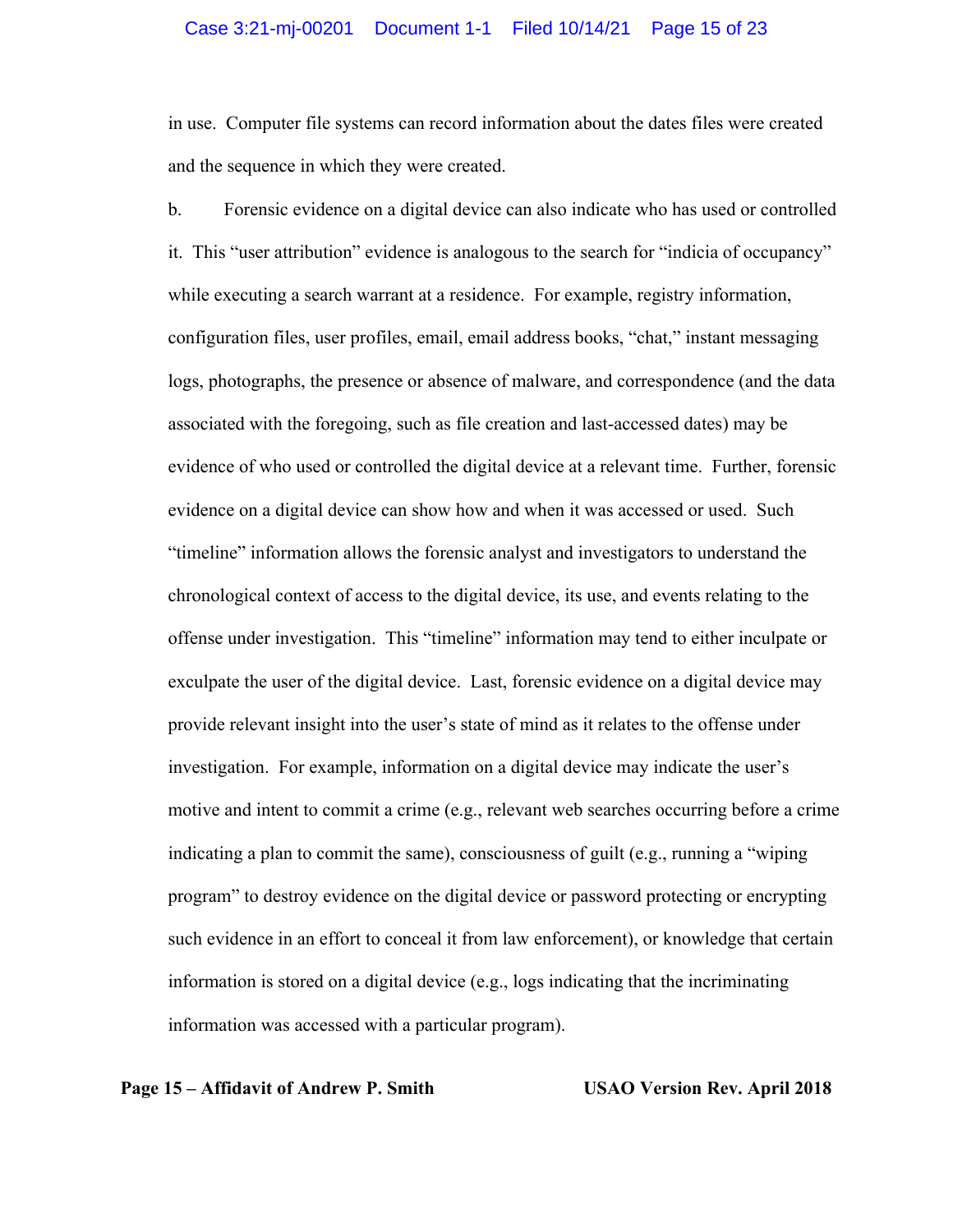# Case 3:21-mj-00201 Document 1-1 Filed 10/14/21 Page 16 of 23

c. A person with appropriate familiarity with how a digital device works can, after examining this forensic evidence in its proper context, draw conclusions about how digital devices were used, the purpose of their use, who used them, and when.

d. The process of identifying the exact files, blocks, registry entries, logs, or other forms of forensic evidence on a digital device that are necessary to draw an accurate conclusion is a dynamic process. While it is possible to specify in advance the records to be sought, electronic evidence is not always data that can be merely reviewed by a review team and passed along to investigators. Whether data stored on a digital device is evidence may depend on other information stored on the digital device and the application of knowledge about how a digital device behaves. Therefore, contextual information necessary to understand other evidence also falls within the scope of the warrant.

e. Further, in finding evidence of how a digital device was used, the purpose of its use, who used it, and when, sometimes it is necessary to establish that a particular thing is not present on a digital device. For example, the presence or absence of counter-forensic programs or anti-virus programs (and associated data) may be relevant to establishing the user's intent.

f. I know that when an individual uses a digital device to commit a crime the individual's digital device will generally serve both as an instrumentality for committing the crime and also as a storage medium for evidence of the crime. The digital device is an instrumentality of the crime because it is used as a means of committing the criminal offense. The digital device is also likely to be a storage medium for evidence of crime.

## **Page 16 – Affidavit of Andrew P. Smith USAO Version Rev. April 2018**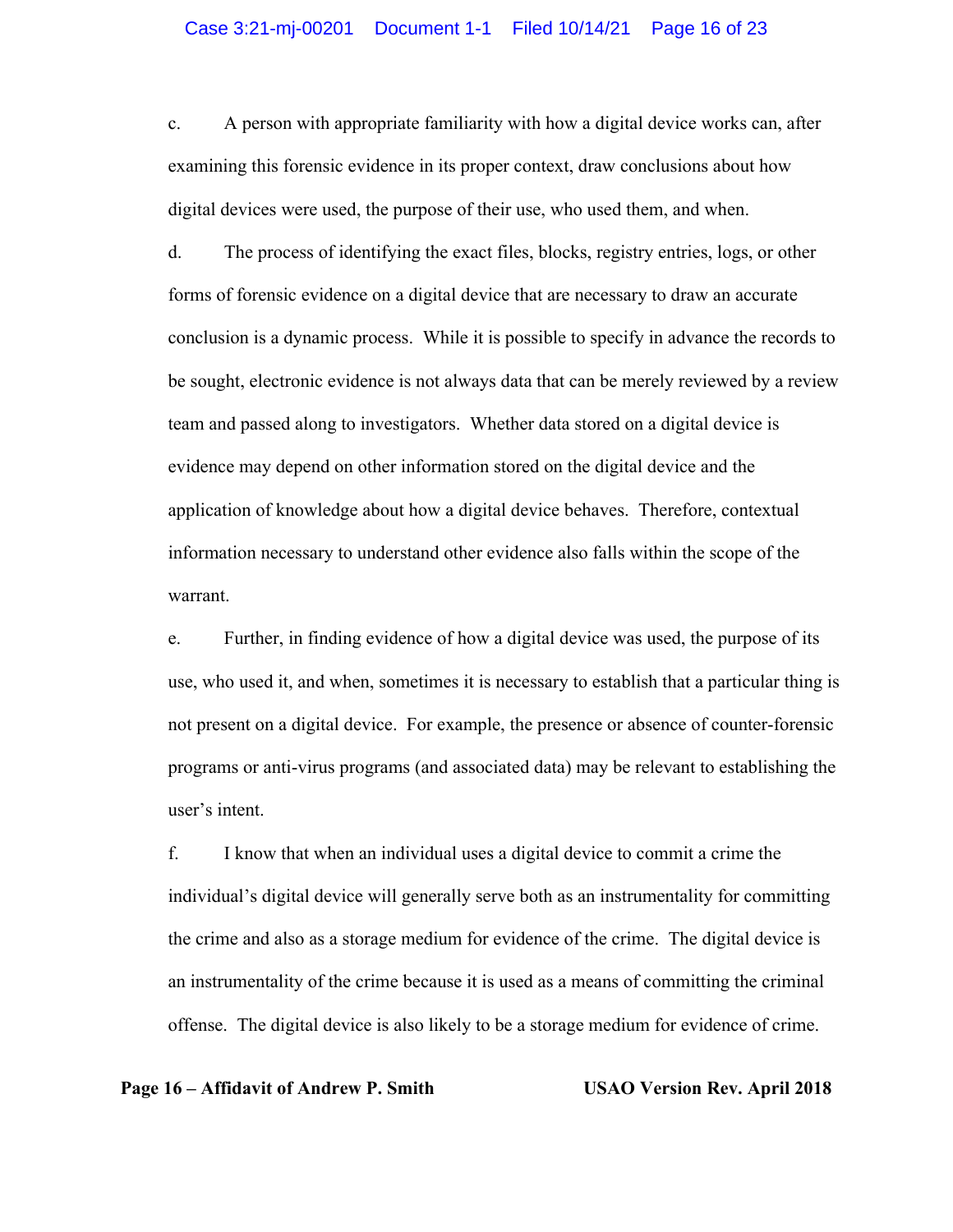From my training and experience, I believe that a digital device used to commit a crime of this type may contain: data that is evidence of how the digital device was used; data that was sent or received; notes as to how the criminal conduct was achieved; records of Internet discussions about the crime; and other records that indicate the nature of the offense.

40. In most cases, a thorough search of the OR ADDRESS 1 for information that might be stored on a digital device often requires the seizure of the device and a later, off-site review consistent with the warrant. In lieu of removing a digital device from OR ADDRESS 1, it may be possible to image or copy it. Generally speaking, imaging is the taking of a complete electronic picture of the digital device's data, including all hidden sectors and deleted files. Either seizure or imaging is often necessary to ensure the accuracy and completeness of data recorded on the digital device and to prevent the loss of the data either from accidental or intentional destruction. This is true because:

a. As noted above, not all evidence takes the form of documents and files that can be easily viewed on site. Analyzing evidence of how a digital device has been used, what it has been used for, and who has used it requires considerable time, and taking that much time on premises could be unreasonable. As explained above, because the warrant calls for forensic electronic evidence, it is exceedingly likely that it will be necessary to thoroughly examine digital devices to obtain evidence. Digital devices can store a large volume of information. Reviewing that information for things described in the warrant can take weeks or months, depending on the volume of data stored, and would be impractical and invasive to attempt on-site.

## **Page 17 – Affidavit of Andrew P. Smith USAO Version Rev. April 2018**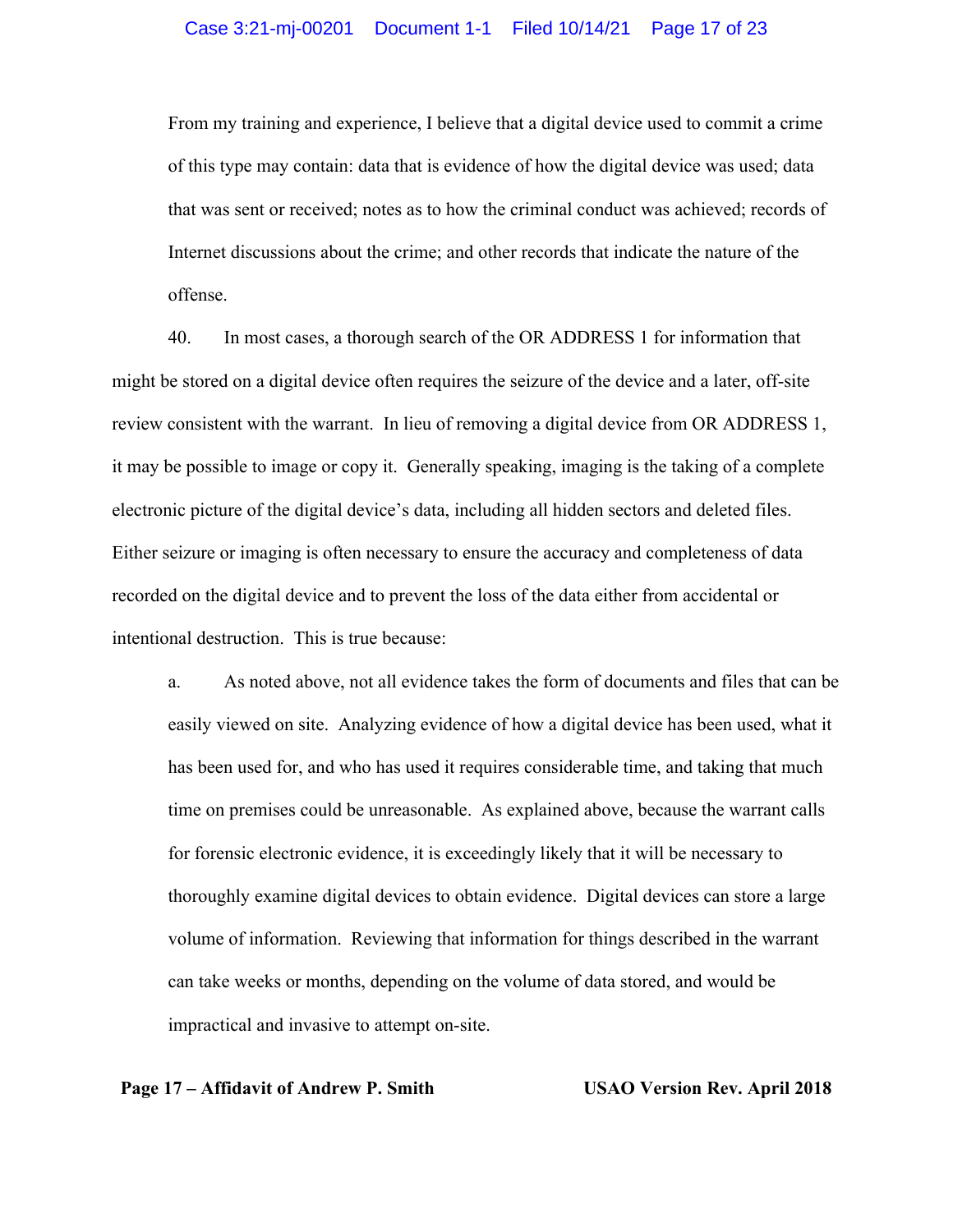## Case 3:21-mj-00201 Document 1-1 Filed 10/14/21 Page 18 of 23

b. Records sought under this warrant could be stored in a variety of formats that may require off-site reviewing with specialized forensic tools. Similarly, digital devices can be configured in several different ways, featuring a variety of different operating systems, application software, and configurations. Therefore, searching them sometimes requires tools or knowledge that might not be present on the search site. The vast array of hardware and software available makes it difficult to know before a search what tools or knowledge will be required to analyze the system and its data on the OR ADDRESS 1. However, taking the digital device off-site and reviewing it in a controlled environment will allow its examination with the proper tools and knowledge.

41. In my training and experience, it is likely that the OR ADDRESS 1 will contain at least one Apple brand device, such as an iPhone or iPad, because through the course of this investigation we have encountered device identifiers associated with digital devices manufactured by Apple, Inc. A verification of the use of Apple devices was confirmed through a messaging application, which showed the recipient as an Apple iMessage device and application.

42. I know from my training and experience, as well as from information found in publicly available materials including those published by Apple, that some models of Apple devices such as iPhones and iPads offer their users the ability to unlock the device via the use of a fingerprint or thumbprint (collectively, "fingerprint") in lieu of a numeric or alphanumeric passcode or password. This feature is called Touch ID.

43. If a user enables Touch ID on a given Apple device, he or she can register up to 5 fingerprints that can be used to unlock that device. The user can then use any of the registered fingerprints to unlock the device by pressing the relevant finger(s) to the device's Touch ID

## **Page 18 – Affidavit of Andrew P. Smith USAO Version Rev. April 2018**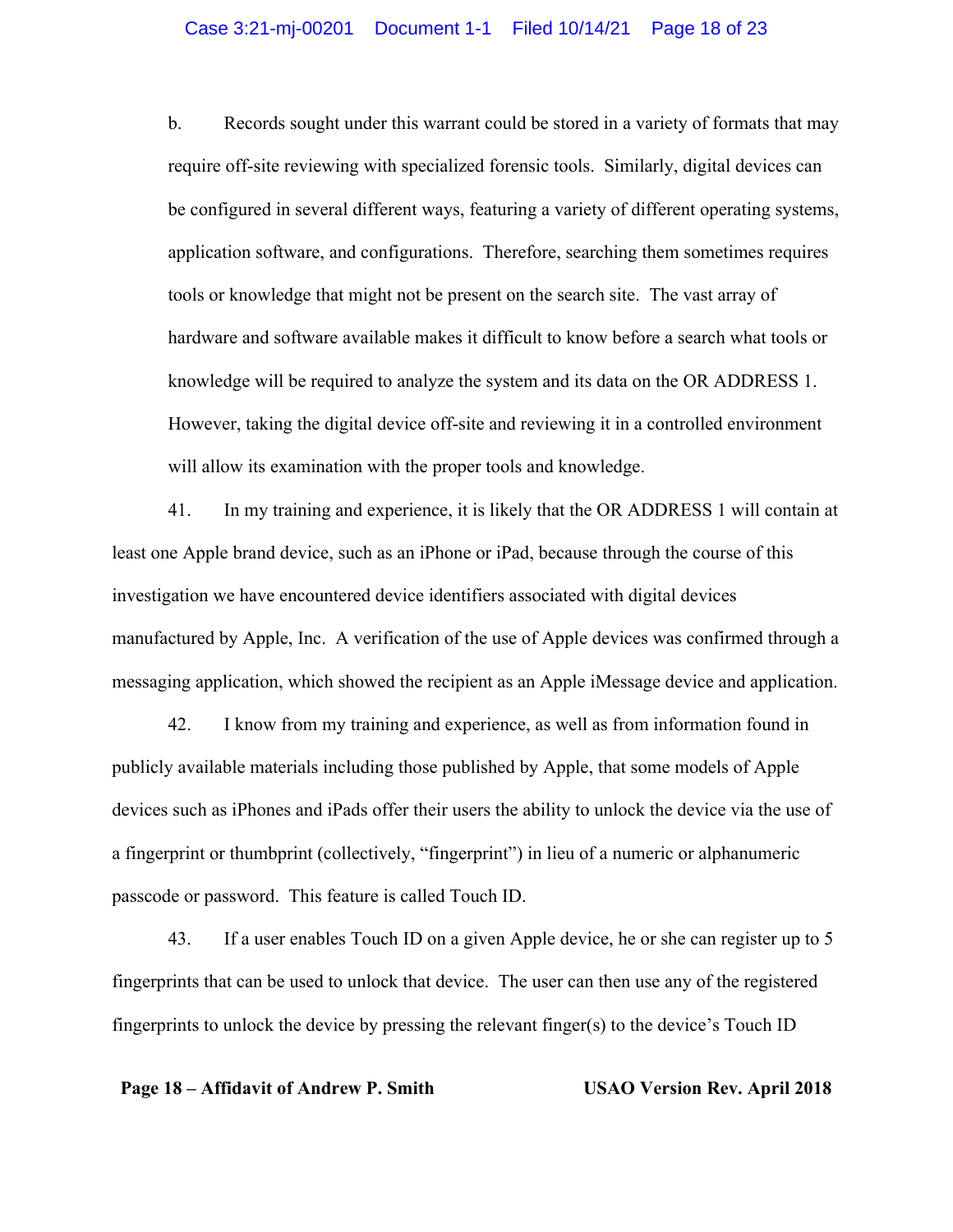## Case 3:21-mj-00201 Document 1-1 Filed 10/14/21 Page 19 of 23

sensor, which is found in the round button (often referred to as the "home" button) found at the bottom center of the front of the device. In my training and experience, users of Apple devices that offer Touch ID often enable it because it is considered to be a more convenient way to unlock the device than by entering a numeric or alphanumeric passcode or password, as well as a more secure way to protect the device's contents. This is particularly true when the user(s) of the device are engaged in criminal activities and thus have a heightened concern about securing the contents of the device.

44. In some circumstances, a fingerprint cannot be used to unlock a device that has Touch ID enabled, and a passcode or password must be used instead. These circumstances include: (1) when more than 48 hours has passed since the last time the device was unlocked and (2) when the device has not been unlocked via Touch ID in 8 hours and the passcode or password has not been entered in the last 6 days. Thus, in the event law enforcement encounters a locked Apple device, the opportunity to unlock the device via Touch ID exists only for a short time. Touch ID also will not work to unlock the device if (1) the device has been turned off or restarted; (2) the device has received a remote lock command; and (3) five unsuccessful attempts to unlock the device via Touch ID are made.

45. The passcode or password that would unlock any Apple device found during the search of the OR ADDRESS 1 is not known to law enforcement. Thus, it will likely be necessary to press the fingers of the users of any Apple device found during the search of the OR ADDRESS 1 to that device's Touch ID sensor in an attempt to unlock the device for the purpose of executing the search authorized by this warrant. Attempting to unlock the relevant Apple device(s) via Touch ID with the use of the fingerprints of the users is necessary because the

## **Page 19 – Affidavit of Andrew P. Smith USAO Version Rev. April 2018**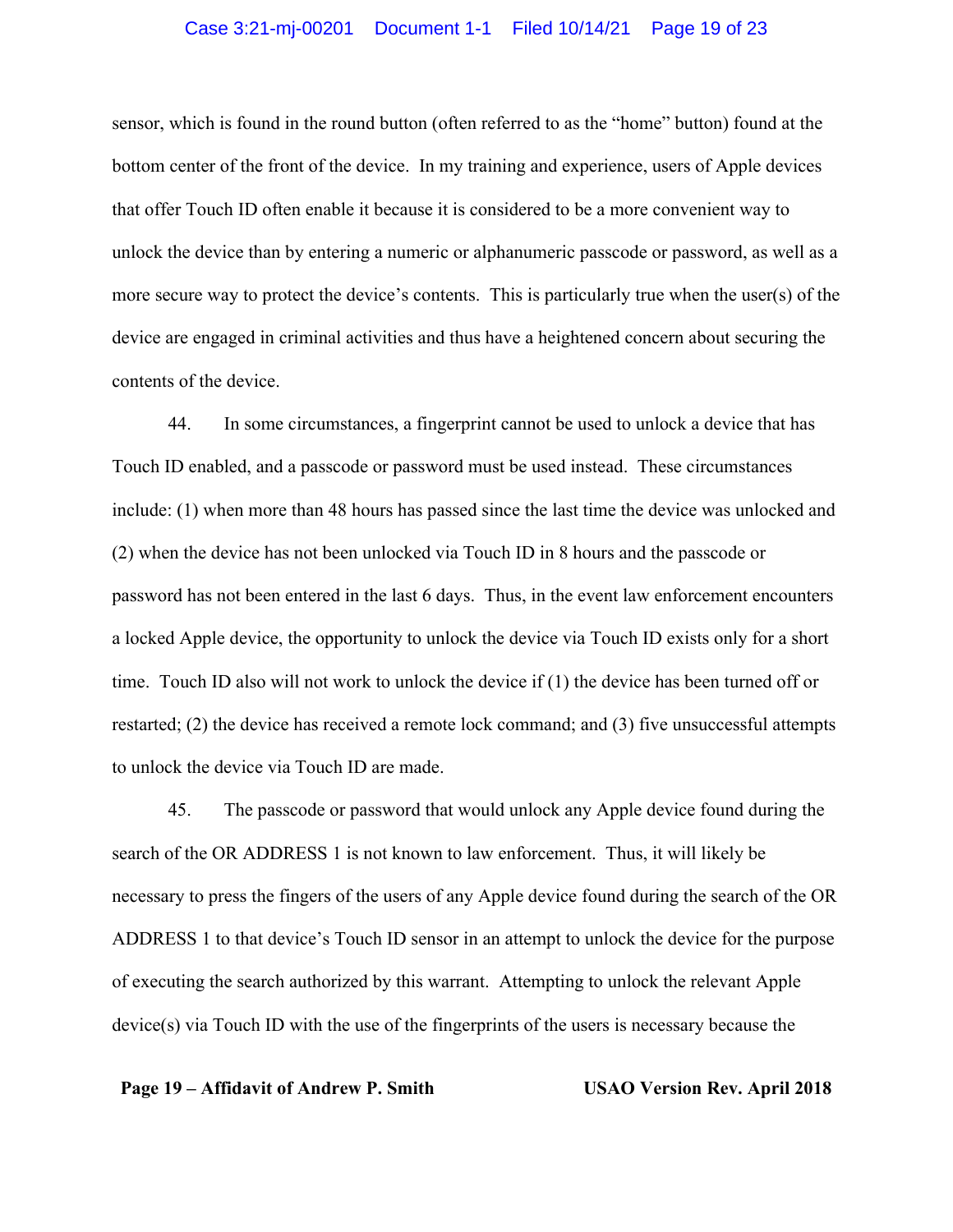# Case 3:21-mj-00201 Document 1-1 Filed 10/14/21 Page 20 of 23

government may not otherwise be able to access the data contained on those devices for the purpose of executing the search authorized by this warrant.

46. In my training and experience, the person who is in possession of a device or has the device among his or her belongings at the time the device is found is likely a user of the device. However, in my training and experience, that person may not be the only user of the device whose fingerprints are among those that will unlock the device via Touch ID, and it is also possible that the person in whose possession the device is found is not actually a user of that device at all. Furthermore, in my training and experience, I know that in some cases it may not be possible to know with certainty who is the user of a given device, such as if the device is found in a common area of a OR ADDRESS 1 without any identifying information on the exterior of the device. Thus, it will likely be necessary for law enforcement to have the ability to require any occupant of OR ADDRESS 1 to press their fingers against the Touch ID sensor of a locked Apple device found during the search of OR ADDRESS 1 in order to attempt to identify the device's user(s) and unlock the device via Touch ID. Based on these facts and my training and experience, it is likely that ADJAJ is one user/are users of the device(s) and thus that his fingerprints are among those that are able to unlock the device via Touch ID.

47. Although I do not know which of a given user's 10 fingerprints is capable of unlocking a particular device, based on my training and experience I know that it is common for a user to unlock a Touch ID-enabled Apple device via the fingerprints on thumbs or index fingers. In the event that law enforcement is unable to unlock a device found in OR ADDRESS 1 as described above within the five attempts permitted by Touch ID, this will simply result in the device requiring the entry of a password or passcode before it can be unlocked.

## **Page 20 – Affidavit of Andrew P. Smith USAO Version Rev. April 2018**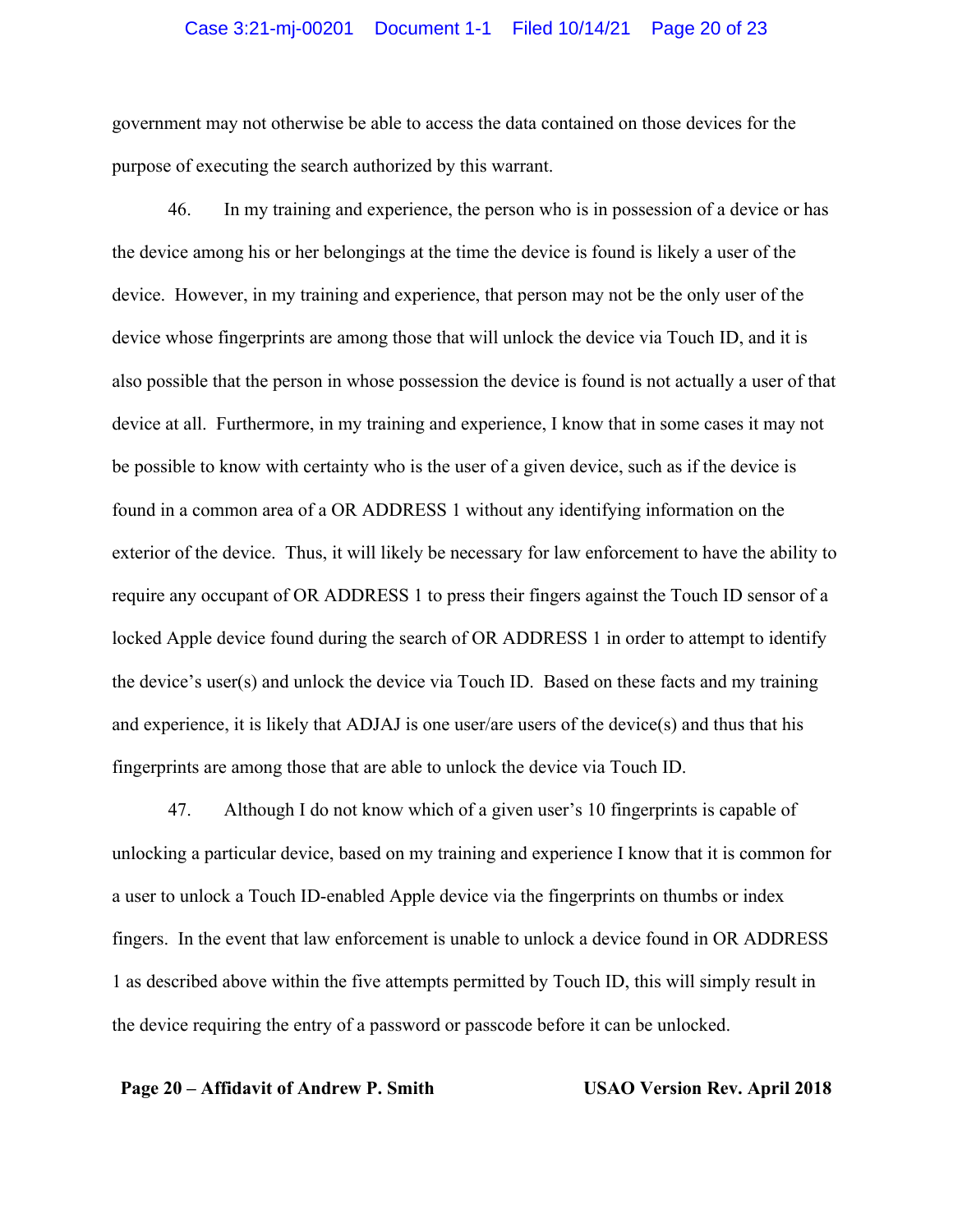# Case 3:21-mj-00201 Document 1-1 Filed 10/14/21 Page 21 of 23

48. I therefore request that the Court authorize law enforcement to press the fingers, including thumbs, of individuals found at the OR ADDRESS 1 to the Touch ID sensor of any Apple devices, such as iPhones or iPads, found at the OR ADDRESS 1 for the purpose of attempting to unlock the devices via Touch ID in order to search the contents as authorized by this warrant.

49. Based on the foregoing, and consistent with Rule  $41(e)(2)(B)$ , the warrant for which I apply would permit seizing, imaging, or otherwise copying digital devices that reasonably appear to contain some or all of the evidence described in the warrant and would authorize a later review of the device or information consistent with the warrant. The later review may require techniques, including but not limited to computer-assisted scans of the entire device, that might expose many parts of a hard drive to human inspection in order to determine whether it is evidence described by the warrant.

50. The initial examination of the digital device will be performed within a reasonable amount of time not to exceed 120 days from the date of execution of the warrant. If the government needs additional time to conduct this review, it may seek an extension of the time period from the Court within the original 120-day period from the date of execution of the warrant. The government shall complete this review within 180 days of the date of execution of the warrant. If the government needs additional time to complete this review, it may seek an extension of the time period from the Court.

51. If, at the conclusion of the examination, law enforcement personnel determine that particular files or file folders on the digital device do not contain any data falling within the scope of the warrant, they will not search or examine those files or folders further without

## **Page 21 – Affidavit of Andrew P. Smith USAO Version Rev. April 2018**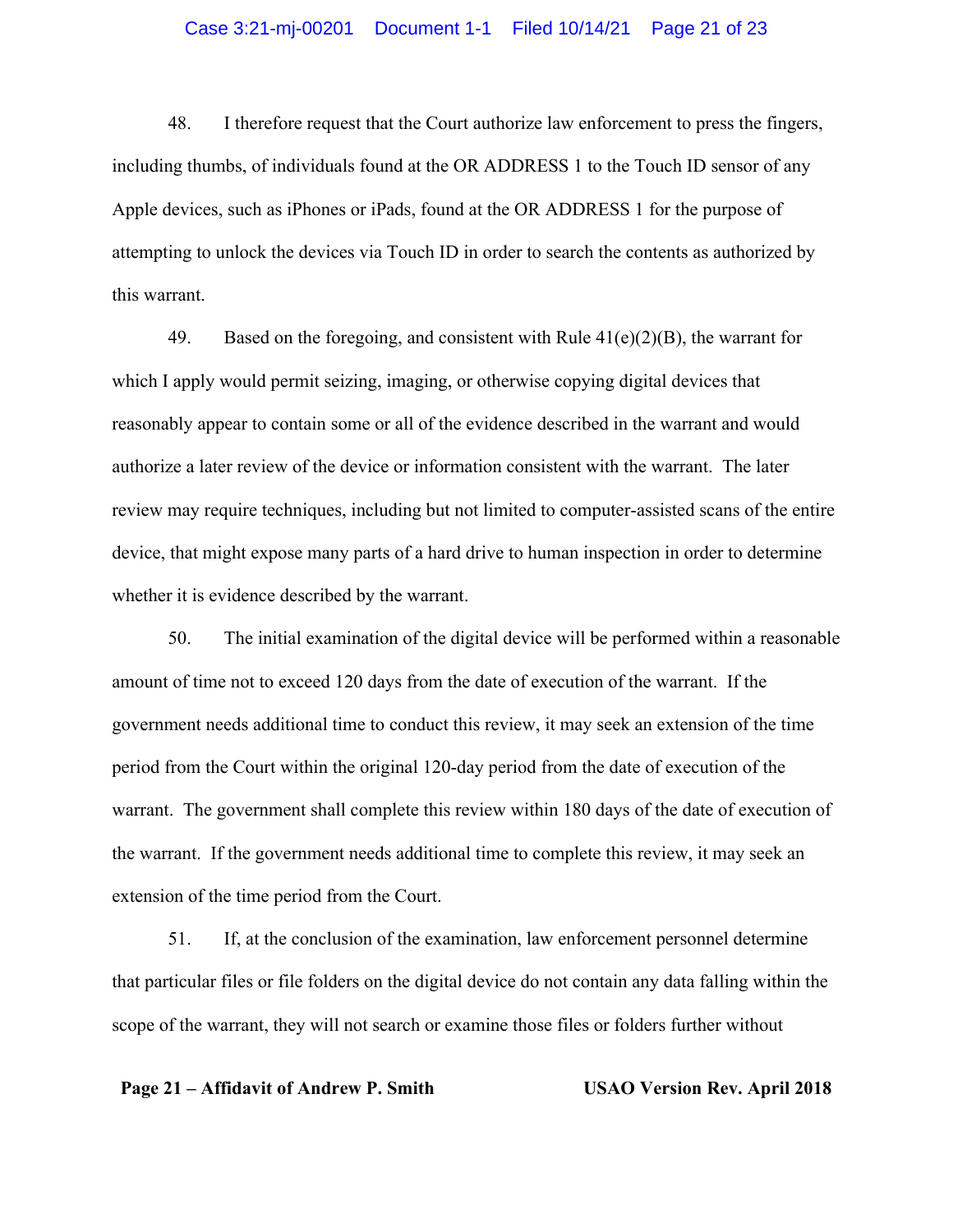## Case 3:21-mj-00201 Document 1-1 Filed 10/14/21 Page 22 of 23

authorization from the Court. Law enforcement personnel may continue to examine files or data falling within the purview of the warrant, as well as data within the operating system, file system, software application, etc., relating to files or data that fall within the scope of the warrant, through the conclusion of the case.

52. If an examination is conducted, and the digital device does not contain any data falling within the ambit of the warrant, the government will return the digital device to its owner within a reasonable period of time following the search and will seal any image of the digital device, absent further authorization from the Court.

53. The government may retain the digital device as evidence, fruits, contraband, or an instrumentality of a crime or to commence forfeiture proceedings against the digital device and/or the data contained therein.

54. The government will retain a forensic image of the digital device for a number of reasons, including proving the authenticity of evidence to be used at trial, responding to questions regarding the corruption of data, establishing the chain of custody of data, refuting claims of fabricating, tampering, or destroying data, and addressing potential exculpatory evidence claims where, for example, a defendant claims that the government avoided its obligations by destroying data or returning it to a third party.

### **Conclusion**

55. Based on the foregoing, I have probable cause to believe, and I do believe, that SALWAN ADJAJ committed wire fraud and aggravated identity theft in violation of 18 U.S.C. §§ 1343 and 1028A, respectively. I therefore request that the Court issue a criminal complaint

**Page 22 – Affidavit of Andrew P. Smith USAO Version Rev. April 2018**